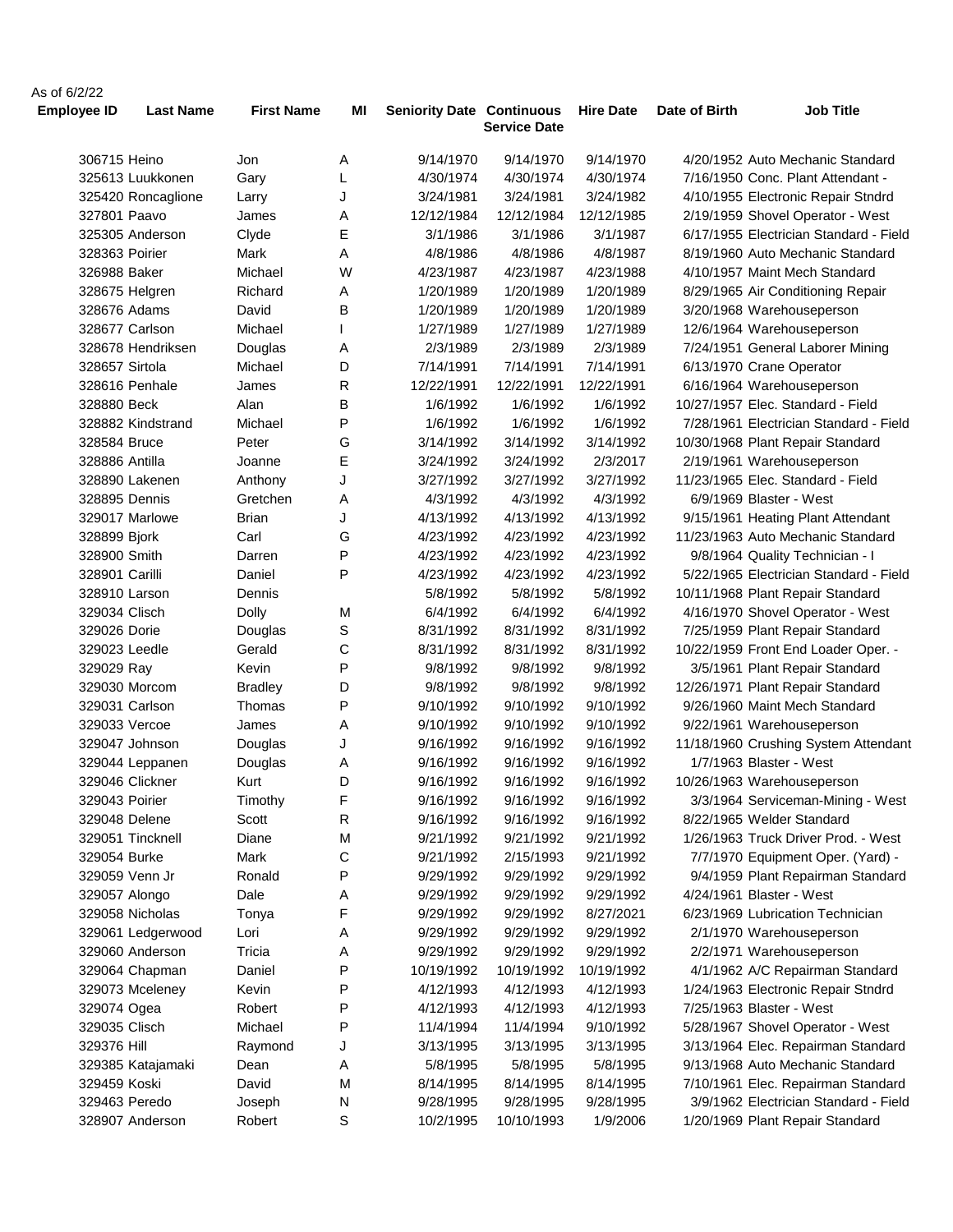| 329466 Skoviak                   | Christopher    | S      | 11/8/1995  | 11/8/1995              | 11/8/1995  | 1/19/1969 Elec. Repairman Standard      |
|----------------------------------|----------------|--------|------------|------------------------|------------|-----------------------------------------|
| 329474 Young                     | Kevin          | М      | 3/4/1996   | 3/4/1996               | 3/4/1996   | 6/18/1962 Plant Repair Standard         |
| 329473 Newhouse                  | Jeffrey        | S      | 3/4/1996   | 3/4/1996               | 3/4/1996   | 10/22/1964 Plant Repairman Standard     |
| 329481 Palmer                    | С              | L      | 3/18/1996  | 3/18/1996              | 3/18/1996  | 6/23/1966 Elec. Standard - Field        |
| 329477 Ruby                      | Robert         | M      | 3/18/1996  | 3/18/1996              | 3/18/1996  | 6/3/1969 Elec. Repairman Standard       |
| 329486 Pederson                  | Andrew         | L      | 4/15/1996  | 4/15/1996              | 4/15/1996  | 11/10/1964 Grader Operator - Tilden     |
| 329489 Carlson                   | Neil           | B      | 4/15/1996  | 4/15/1996              | 4/15/1996  | 6/11/1971 Shovel Operator - West        |
| 329490 Wiik                      | Michael        | R      | 4/22/1996  | 4/22/1996              | 4/22/1996  | 7/26/1966 Conc. Plant Attendant -       |
| 329492 Swanson                   | Jeffrey        | M      | 4/22/1996  | 4/22/1996              | 4/22/1996  | 9/3/1966 Plant Repair Standard          |
| 329491 Montgomery                | Jon            | Α      | 4/22/1996  | 4/22/1996              | 4/22/1996  | 11/16/1966 Electrician Standard - Field |
| 329495 Scott                     | Charles        | Α      | 4/22/1996  | 4/22/1996              | 4/22/1996  | 9/3/1967 Plant Repair Standard          |
| 329482 Kainulainen               | Terry          | J      | 4/29/1996  | 4/29/1996              | 4/29/1996  | 9/22/1964 Warehouseperson               |
| 329568 Rasmussen                 | Christian      | Α      | 5/28/1996  | 5/28/1996              | 5/28/1996  | 6/29/1956 Shovel Operator - West        |
| 329567 Evans                     | Marvin         | D      | 5/28/1996  | 5/28/1996              | 5/28/1996  | 11/1/1962 Shovel Operator - West        |
| 329571 Leedle                    | Christopher    | R      | 5/28/1996  | 5/28/1996              | 5/28/1996  | 11/8/1962 Dryer Operator / Attendant    |
| 329566 St. Andre                 | James          | P      | 5/28/1996  | 5/28/1996              | 5/28/1996  | 1/15/1963 Conc. Plant Operator -        |
| 328843 Pohlman                   | Todd           | Α      | 6/25/1996  | 6/25/1996              | 6/25/1996  | 12/11/1966 Elec. Standard - Field       |
| 328735 Johnson                   | Peter          | J      | 6/27/1996  | 6/27/1996              | 6/27/1996  | 12/22/1966 Machinist Standard           |
| 329589 Arpiainen                 | Daniel         | P      | 7/8/1996   | 7/8/1996               | 7/8/1996   | 9/20/1958 Plant Repairman Standard      |
| 329590 Tapani                    | David          | L      | 7/8/1996   | 7/8/1996               | 7/8/1996   | 9/24/1961 Plant Repair Standard         |
| 329594 Paavola                   | Neil           | J      | 7/15/1996  | 7/15/1996              | 7/15/1996  | 5/10/1961 Shovel Operator - West        |
| 329595 Sullivan                  | Robert         | L      | 7/15/1996  | 7/15/1996              | 7/15/1996  | 6/14/1963 Serviceman-Mining - West      |
| 329609 Britton                   | Thomas         | R      | 8/26/1996  | 8/26/1996              | 8/26/1996  | 10/20/1960 Welder Standard              |
| 329615 Bertucci                  | Paul           | W      | 9/4/1996   | 9/4/1996               | 9/4/1996   | 11/29/1963 Blaster - West               |
| 329620 Arseneau                  | Barry          | J      | 9/16/1996  | 9/16/1996              | 9/16/1996  | 12/21/1960 Plant Repairman Standard     |
| 329624 Brown                     | Richard        | Τ      | 9/23/1996  | 9/23/1996              | 9/23/1996  | 9/25/1965 Plant Repair Standard         |
| 329630 Johnson                   | Russell        | L      | 9/30/1996  | 9/30/1996              | 9/30/1996  | 8/24/1960 Bulldozer Operator - West     |
| 329632 Fisher                    | Daniel         | L      | 9/30/1996  | 8/3/1998               | 9/30/1996  | 4/11/1962 Maint Mech Standard           |
| 329636 Carlson                   | Daniel         | J      | 9/30/1996  | 9/30/1996              | 9/30/1996  | 10/23/1969 Welder Layerout Stndrd       |
| 329642 Hill                      | Mark           | S      | 10/28/1996 | 10/28/1996             | 10/28/1996 | 11/20/1960 General Laborer Mining       |
| 329644 Gaboury                   | Leonard        | Κ      | 10/28/1996 | 10/28/1996             | 10/28/1996 | 9/18/1966 Fire Ext Tech Repairperson    |
| 329647 Frisk                     | Timothy        | D      | 11/21/1996 | 11/21/1996             | 11/21/1996 | 3/6/1960 Front End Loader Oper. -       |
| 329648 Tarvainen                 | Jon            | G      | 11/21/1996 | 11/21/1996             | 11/21/1996 | 3/17/1962 Conc. Plant Attendant -       |
| 329649 Johnston                  | Craig          | M      | 11/21/1996 | 11/21/1996             | 11/21/1996 | 8/27/1962 Welder Standard               |
| 329646 Cevigney                  | Steven         | D      | 11/21/1996 | 11/21/1996             | 11/21/1996 | 11/19/1966 Blaster - West               |
|                                  | Lawrence       | J      | 1/26/1997  | 1/26/1997              | 1/26/1997  | 3/3/1964 Electrician Standard - Field   |
| 329654 Copley<br>329655 Beerling | Eric           | J      | 1/26/1997  | 1/26/1997              | 1/26/1997  | 7/23/1964 Utility Person-Maintenance    |
| 328811 Talus                     | <b>Brian</b>   |        | 1/26/1997  |                        | 1/26/1997  | 6/12/1971 Elec. Standard - Field        |
| 329662 Narhi                     | Steven         | S<br>E | 2/17/1997  | 1/26/1997<br>2/17/1997 | 2/17/1997  | 5/23/1965 Plant Repair Standard         |
| 329663 Aho                       |                |        |            |                        |            |                                         |
|                                  | Paul           | D      | 2/24/1997  | 2/24/1997              | 2/24/1997  | 7/7/1964 Plant Repairman Standard       |
| 329664 Ulvila                    | Erik           | J      | 2/24/1997  | 9/7/1996               | 2/24/1997  | 3/1/1968 Elec. Standard - Field         |
| 329667 Williams                  | Sandra         | J      | 3/1/1997   | 3/1/1997               | 3/1/1997   | 11/21/1956 Truck Driver Prod. - West    |
| 329669 Ford                      | Ronald         | L      | 3/1/1997   | 3/1/1997               | 3/1/1997   | 11/22/1961 Electrician Standard - Field |
| 329675 Laurin                    | John           | R      | 3/1/1997   | 3/1/1997               | 3/1/1997   | 5/21/1968 Elec. Standard - Field        |
| 329668 Gallion                   | Scott          | D      | 3/1/1997   | 3/1/1997               | 3/1/1997   | 6/17/1976 Auto Mechanic Standard        |
| 329677 Olgren                    | Dale           | A      | 3/11/1997  | 3/11/1997              | 3/11/1997  | 9/25/1962 Plant Repair Standard         |
| 329678 Bosio                     | Eric           | J      | 3/31/1997  | 3/31/1997              | 3/31/1997  | 2/27/1966 Auto Mechanic Standard        |
| 329682 Torreano Jr               | Barry          | J      | 4/12/1997  | 4/12/1997              | 4/12/1997  | 11/9/1964 Welder Layerout Stndrd        |
| 329099 Anderson                  | Thomas         | G      | 7/28/1997  | 7/28/1997              | 8/24/1998  | 2/28/1972 Plant Repair Standard         |
| 328706 Uren                      | Roger          | Α      | 8/26/1997  | 8/26/1997              | 8/26/1997  | 7/1/1967 Elec. Standard - Field         |
| 329336 Peters                    | Thomas         | W      | 10/6/1997  | 10/6/1997              | 10/6/1997  | 11/20/1973 Maint Mech Standard          |
| 329786 Ball                      | Kurt           | Ε      | 10/27/1997 | 10/27/1997             | 10/27/1997 | 10/3/1970 Serviceman-Mining - West      |
| 329790 Sherbinow                 | Michael        | Ε      | 11/10/1997 | 11/10/1997             | 11/10/1997 | 6/13/1962 Conc. Plant Attendant -       |
| 329789 Bossert                   | <b>Bradley</b> | Т      | 11/10/1997 | 11/10/1997             | 11/10/1997 | 12/2/1967 Conc. Plant Operator -        |
| 329299 Logan Jr                  | Ronald         | A      | 11/24/1997 | 4/24/1998              | 11/8/1998  | 10/5/1972 Vacuum Truck Op               |
| 328912 Gauthier                  | Timothy        | S      | 12/3/1997  | 12/3/1997              | 10/4/1998  | 7/5/1970 Equipment Oper. (Yard) -       |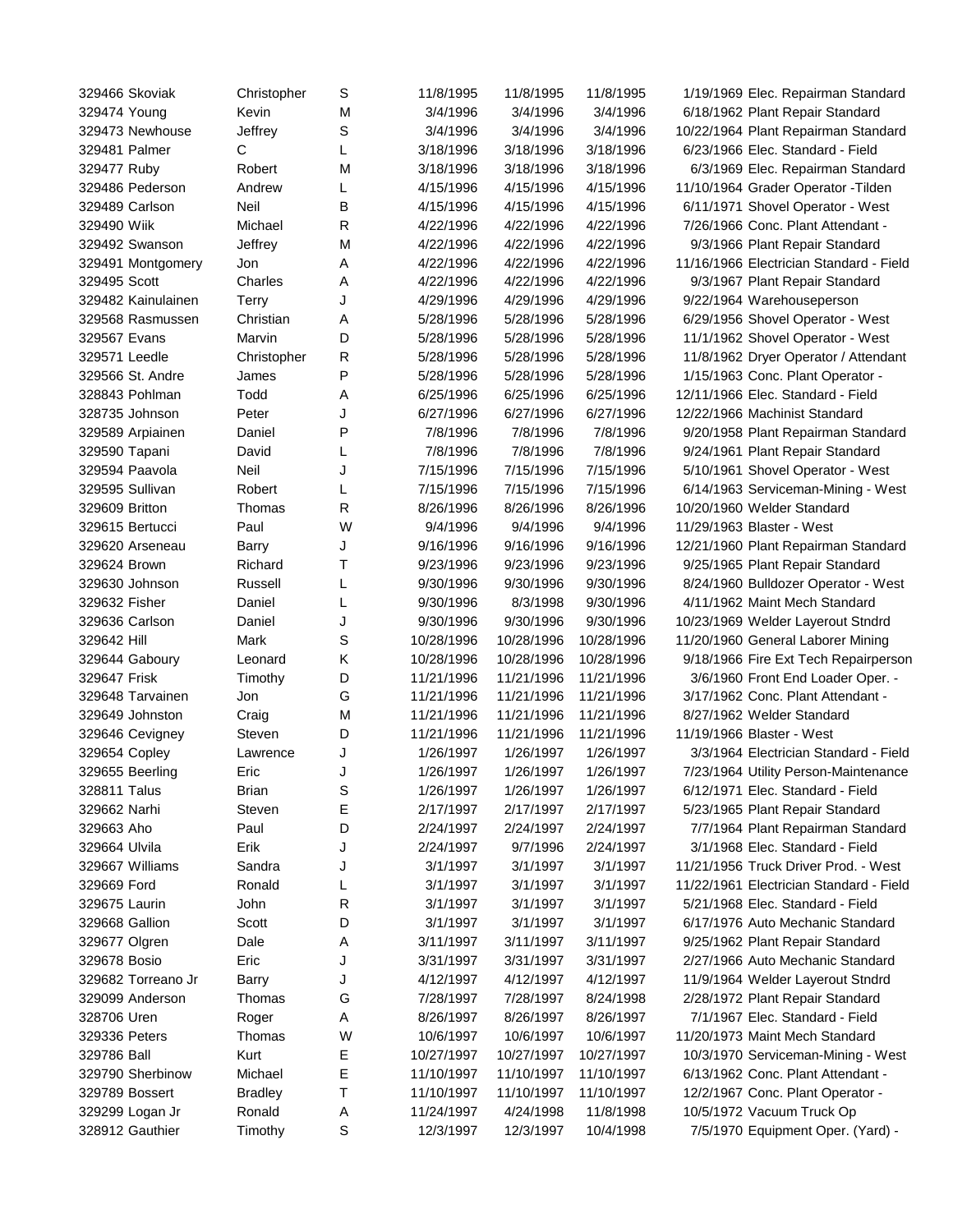| 328734 Young         | Steven         | R            | 12/24/1997 | 12/24/1997 | 10/4/1998  | 3/3/1968 Shovel Operator - West        |
|----------------------|----------------|--------------|------------|------------|------------|----------------------------------------|
| 329799 Ring          | Robert         | Α            | 2/15/1998  | 2/15/1998  | 2/15/1998  | 8/26/1966 Rotary Drill Operator - West |
| 329802 Schultz       | Connie         | M            | 2/15/1998  | 2/15/1998  | 2/15/1998  | 12/18/1970 Truck Driver Prod. - West   |
| 329800 Ronn          | Kurt           | M            | 2/15/1998  | 2/15/1998  | 2/15/1998  | 11/2/1971 Bulldozer Operator - West    |
| 329808 Bess          | Robert         | J            | 2/22/1998  | 2/22/1998  | 2/22/1998  | 2/20/1959 Serviceman-Mining - West     |
| 329805 Frustaglio Jr | Peter          | G            | 2/22/1998  | 2/22/1998  | 2/22/1998  | 7/1/1974 Auto Mechanic Standard        |
| 329811 Moffatt       | Michael        | P            | 3/2/1998   | 3/2/1998   | 3/2/1998   | 11/4/1967 Plant Repair Standard        |
| 329807 Englund       | Tammy          | $\mathsf{R}$ | 3/22/1998  | 3/22/1998  | 3/22/1998  | 7/1/1977 Conc. Plant Attendant -       |
| 329818 Delongchamp   | Kevin          | Α            | 4/5/1998   | 4/5/1998   | 4/5/1998   | 4/21/1971 Warehouseperson              |
| 329822 Taisto        | William        | J            | 4/6/1998   | 4/6/1998   | 4/6/1998   | 5/29/1963 Plant Repairman Standard     |
| 329820 Sihtala       | Michael        | P            | 4/6/1998   | 4/6/1998   | 4/6/1998   | 9/30/1966 Plant Repairman Standard     |
| 329585 Etelamaki     | David          | M            | 6/2/1998   | 6/2/1998   | 5/4/1998   | 7/11/1975 Plant Repair Standard        |
| 329911 Lahti         | Bill           | H            | 7/5/1998   | 7/5/1998   | 7/5/1998   | 10/31/1967 Maint Mech Standard         |
| 329954 Hilborn       | Ronald         | P            | 8/12/1998  | 8/12/1998  | 11/30/1998 | 2/18/1970 Plant Repairman Standard     |
| 329920 Rivord        | Daniel         | J            | 8/16/1998  | 8/16/1998  | 8/16/1998  | 9/11/1974 Shovel Operator - West       |
| 329922 Godfrey       | Steven         | J            | 8/17/1998  | 8/17/1998  | 8/17/1998  | 9/18/1961 Pellet Plant Operator        |
| 329921 Dobbs         | Marie          | Α            | 8/17/1998  | 8/17/1998  | 8/17/1998  | 10/14/1964 Light Fixture Cleaner       |
| 329926 St. Aubin     | David          | S            | 8/23/1998  | 8/23/1998  | 8/23/1998  | 10/14/1962 Front End Loader Oper. -    |
| 329928 Bilinsky      | Richard        | P            | 9/13/1998  | 9/13/1998  | 9/13/1998  | 7/6/1957 Electrician Standard - Field  |
| 329930 Johnson       | Gary           | Α            | 9/14/1998  | 9/14/1998  | 9/14/1998  | 5/11/1961 Quality Technician - I       |
| 329931 Gardyko       | Jeffery        | Α            | 9/14/1998  | 9/14/1998  | 9/14/1998  | 9/9/1967 Pellet Plant Operator         |
| 329932 Bratonia      | David          | F            | 9/14/1998  | 9/14/1998  | 9/14/1998  | 10/10/1971 Bulldozer Operator - West   |
| 329937 Steppke       | Troy           | D            | 10/5/1998  | 10/5/1998  | 10/5/1998  | 1/31/1968 Warehouseperson              |
| 329939 Goldsworthy   | Lee            | J            | 11/1/1998  | 11/1/1998  | 11/1/1998  | 7/25/1961 Bulldozer Operator - West    |
| 329944 Young         | Brian          | S            | 11/1/1998  | 3/16/1999  | 11/1/1998  | 7/27/1967 Equipment Oper. (Yard) -     |
| 329941 Palomaki      | Jeffrey        | Κ            | 11/1/1998  | 11/1/1998  | 11/1/1998  | 12/8/1970 Front End Loader Oper. -     |
| 329951 Gregory       | Michael        | Α            | 11/30/1998 | 11/30/1998 | 11/30/1998 | 2/27/1967 Plant Repairman Standard     |
| 329950 Prey          | Marc           | $\mathsf{C}$ | 11/30/1998 | 11/30/1998 | 11/30/1998 | 4/6/1971 Electrician Standard - Field  |
| 329957 Snell         | Harry          | W            | 1/3/1999   | 1/3/1999   | 1/3/1999   | 4/9/1965 Plant Repairman Standard      |
| 329961 Morcom        | Sherwood       |              | 1/18/1999  | 1/18/1999  | 1/18/1999  | 2/10/1959 Plant Repairman Standard     |
| 329958 Marietti      | James          | R            | 1/25/1999  | 1/25/1999  | 1/25/1999  | 11/17/1966 Plant Repair Standard       |
| 329962 Schouten      | Timothy        | J            | 3/15/1999  | 3/15/1999  | 3/15/1999  | 6/11/1967 Truck Driver Prod. - West    |
| 329963 Humphrey      | Daniel         | W            | 3/15/1999  | 3/15/1999  | 3/15/1999  | 5/3/1973 Serviceman-Mining - West      |
| 329964 Munson        | William        | Е            | 3/15/1999  | 3/15/1999  | 3/15/1999  | 6/7/1973 Hose Handler-Vac Truck        |
| 329303 Johnson       | Ryan           | W            | 3/16/1999  | 3/16/1999  | 5/23/1994  | 12/15/1973 Pellet Plant Operator       |
| 330098 Solka         | Michael        | J            | 3/23/1999  | 3/23/1999  | 10/13/1999 | 3/21/1974 Maint Mech Standard          |
| 329967 Hansen        | Scott          | S            | 4/18/1999  | 4/18/1999  | 4/18/1999  | 2/23/1966 Auto Mechanic Standard       |
| 329969 Gray          | <b>Brian</b>   | J            | 4/19/1999  | 4/19/1999  | 4/19/1999  | 8/1/1973 Plant Repair Standard         |
| 330017 Joki          | Kevin          | M            | 5/3/1999   | 5/3/1999   | 5/3/1999   | 6/25/1965 Warehouseperson              |
| 330063 Piirainen     | Eric           | $\mathsf C$  | 5/17/1999  | 5/17/1999  | 5/17/1999  | 7/3/1970 Auto Mechanic Standard        |
| 330096 Solka         | Allen          | L            | 10/13/1999 | 10/13/1999 | 10/13/1999 | 3/3/1959 Assistant Operator - Pp       |
| 330091 Muelle        | Kurt           | H            | 10/13/1999 | 10/13/1999 | 10/13/1999 | 7/6/1960 Plant Repair Standard         |
| 330094 Oates Jr      | Thomas         | $\mathsf C$  | 10/13/1999 | 10/13/1999 | 10/13/1999 | 1/21/1963 Plant Repair Standard        |
| 330095 Sutherland    | Samuel         | V            | 10/13/1999 | 10/13/1999 | 10/13/1999 | 6/4/1964 Dryer Operator / Attendant    |
| 330088 Famiani       | James          | N            | 10/13/1999 | 10/13/1999 | 10/13/1999 | 10/9/1974 Plant Repair Standard        |
| 330093 Perry         | <b>Bradley</b> | $\mathbb S$  | 10/13/1999 | 10/13/1999 | 10/13/1999 | 8/4/1975 Assistant Operator - Pp       |
| 330097 Schneider     | Jeremy         | J            | 10/13/1999 | 10/13/1999 | 10/13/1999 | 4/5/1976 Crusher Operator - Primary    |
| 330100 Johnson       | Scott          | B            | 11/16/1999 | 11/16/1999 | 11/16/1999 | 6/4/1964 Bulldozer Operator - West     |
| 600104 Katajamaki    | Craig          | A            | 12/6/1999  | 12/6/1999  | 3/27/2000  | 3/31/1968 Plant Repair Standard        |
| 330102 Ring          | Timothy        | Ρ            | 1/31/2000  | 1/31/2000  | 1/31/2000  | 6/10/1971 Electrician Standard - Field |
| 330105 Dunquist      | David          | $\mathsf{R}$ | 2/28/2000  | 2/28/2000  | 2/28/2000  | 3/18/1967 Crusher Operator - Primary   |
| 330103 Clisch        | Patrick        | G            | 2/28/2000  | 2/28/2000  | 2/28/2000  | 7/10/1968 Shovel Operator - West       |
| 330109 Anderson      | <b>Brandon</b> | Τ            | 3/6/2000   | 3/6/2000   | 3/6/2000   | 9/3/1970 Electronic Repair Stndrd      |
| 326245 Nyberg        | <b>Bruce</b>   | P            | 3/9/2000   | 3/9/2000   | 12/27/2010 | 3/8/1954 Serviceman-Mining - West      |
| 600106 Bashaw        | Eric           | J            | 3/27/2000  | 3/27/2000  | 3/27/2000  | 12/20/1976 HPA FET Plant               |
| 600112 Bradford      | John           | Ε            | 4/24/2000  | 4/24/2000  | 4/24/2000  | 8/19/1963 Front End Loader Oper. -     |
|                      |                |              |            |            |            |                                        |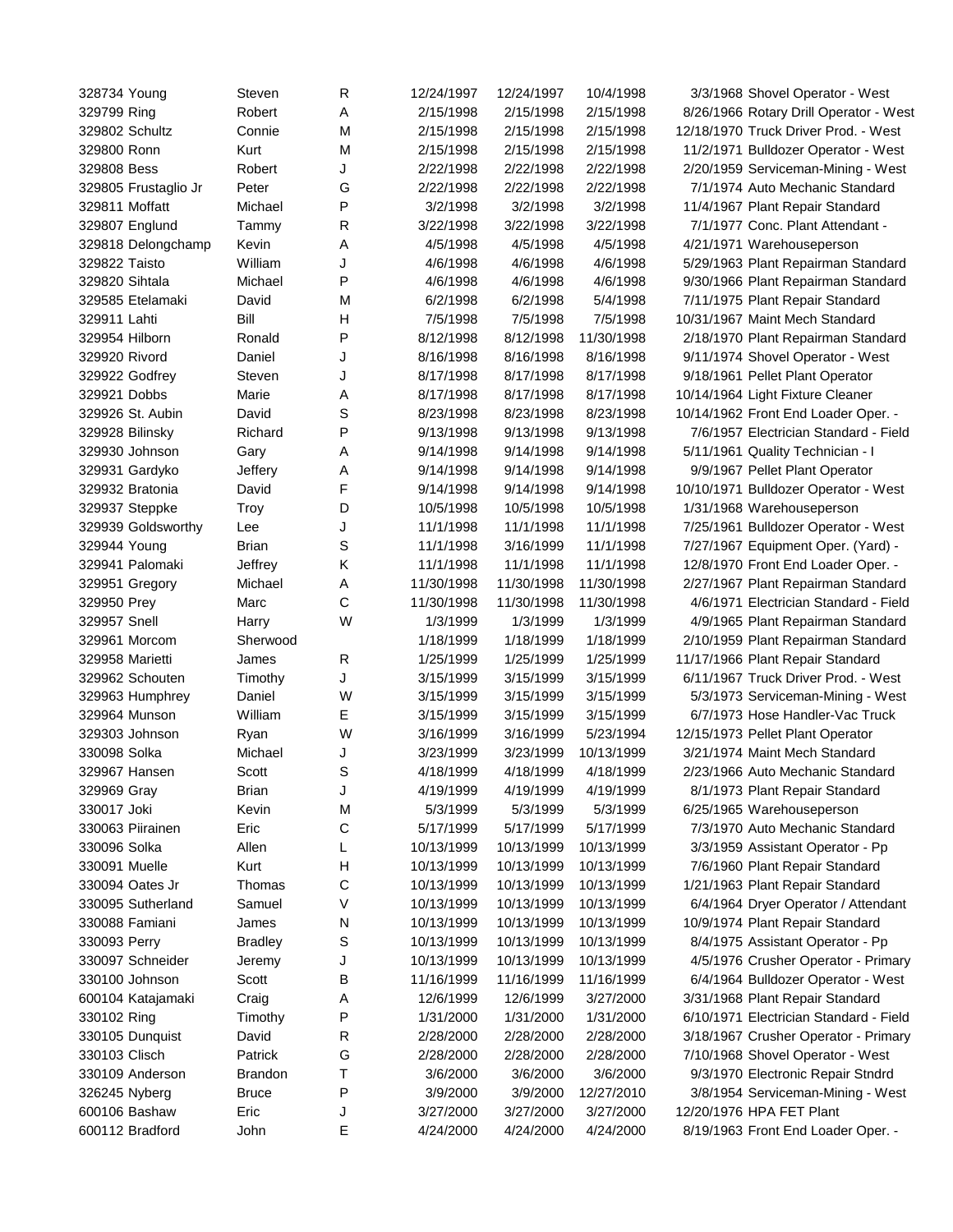| 600165 Nickerson  | Craigg        | Α           | 6/5/2000  | 6/5/2000   | 6/5/2000   | 6/24/1975 General Laborer              |
|-------------------|---------------|-------------|-----------|------------|------------|----------------------------------------|
| 600172 Spiroff    | Kiril         |             | 7/3/2000  | 10/18/2000 | 7/3/2000   | 4/12/1960 Equipment Oper. (Yard) -     |
| 600176 Wilson     | Gary          | R           | 7/3/2000  | 7/3/2000   | 7/3/2000   | 7/21/1970 Lubrication Technician       |
| 600208 Rintala    | Vern          | C           | 1/2/2001  | 1/2/2001   | 1/2/2001   | 7/16/1965 Plant Repair Standard        |
| 600209 Knight     | Daniel        | L           | 1/2/2001  | 1/2/2001   | 1/2/2001   | 1/28/1971 General Laborer              |
| 600207 Thompson   | Jeremy        | $\mathbb S$ | 1/2/2001  | 1/2/2001   | 1/2/2001   | 8/20/1976 Plant Repair Standard        |
| 600186 Paine      | Bart          | Ε           | 7/16/2001 | 9/5/2000   | 9/5/2000   | 7/25/1964 Auto Mechanic Intermediate   |
| 600099 Laituri    | Steven        | J           | 10/8/2001 | 10/8/2001  | 2/14/2000  | 6/13/1974 Elec. Repairman Standard     |
| 327539 Steede     | Richard       | Α           | 11/6/2001 | 11/6/2001  | 6/16/2008  | 2/29/1956 Plant Repairman Standard     |
| 329999 Argall     | Jeffrey       | $\mathbb S$ | 2/3/2003  | 2/3/2003   | 5/3/1999   | 10/3/1967 Conc. Plant Attendant -      |
| 600268 Rutherford | John          | Α           | 3/31/2003 | 3/31/2003  | 3/31/2003  | 1/14/1964 Utilityman - Garage          |
| 600278 Korpi      | Chad          | J           | 5/5/2003  | 5/5/2003   | 5/5/2003   | 5/5/1981 Electrician Standard - Field  |
| 326062 Kyllonen   | Jeffrey       | N           | 8/11/2003 | 8/11/2003  | 11/29/2010 | 10/4/1956 Electronic Repair Stndrd     |
| 329845 Mager      | Nathan        | J           | 1/10/2005 | 1/10/2005  | 5/2/1998   | 12/25/1976 Serviceman-Mining - West    |
| 600566 Lajoie     | Jason         | L           | 1/17/2005 | 1/17/2005  | 1/17/2005  | 10/25/1975 Shovel Operator - West      |
| 600568 Hutchens   | Don           | J           | 1/17/2005 | 1/17/2005  | 1/17/2005  | 12/30/1978 Front End Loader Oper. -    |
| 600287 Anderson   | Michael       | R           | 1/17/2005 | 1/17/2005  | 5/12/2003  | 1/6/1979 Equipment Oper. (Yard) -      |
| 600565 Smith      |               | W           | 1/17/2005 | 1/17/2005  | 1/17/2005  |                                        |
| 600570 Annala     | Jesse         |             |           | 1/24/2005  |            | 3/5/1979 Rotary Drill Operator - West  |
|                   | Gregory       | D           | 1/24/2005 |            | 1/24/2005  | 5/27/1975 Crushing System Attendant    |
| 600571 Buchl      | Brian         | т           | 1/24/2005 | 1/24/2005  | 1/24/2005  | 4/28/1976 Grader Operator - Tilden     |
| 600572 Thill      | Shawn         | M           | 1/24/2005 | 1/24/2005  | 1/24/2005  | 1/25/1978 A/C Repairperson Starter     |
| 600576 Dewitt     | William       | Н           | 1/31/2005 | 1/31/2005  | 1/31/2005  | 2/24/1964 Shovel Operator - West       |
| 600577 Gauthier   | Jason         | Н           | 1/31/2005 | 1/31/2005  | 1/31/2005  | 3/20/1977 Reagent Handler              |
| 600584 Lemaire    | Rodney        | W           | 2/7/2005  | 2/7/2005   | 2/7/2005   | 6/4/1966 Front End Loader Oper. -      |
| 600276 Saari      | Jason         | M           | 2/7/2005  | 2/7/2005   | 5/5/2003   | 3/13/1981 Plant Repairman Standard     |
| 329576 Pepin      | Mindy         | S           | 2/14/2005 | 2/14/2005  | 2/14/2005  | 4/17/1974 Crusher Operator - Primary   |
| 600586 Connors    | Francis       | Α           | 2/21/2005 | 2/21/2005  | 2/21/2005  | 8/10/1964 Elec. Repairman Standard     |
| 600587 Johnson    | Brian         | S           | 2/21/2005 | 2/21/2005  | 2/21/2005  | 8/18/1972 Auto Mechanic Standard       |
| 600585 Ollanketo  | Jeremy        | Α           | 2/21/2005 | 2/21/2005  | 2/21/2005  | 3/31/1975 Equipment Oper. (Yard) -     |
| 329717 Korpi      | Shay          | $\mathsf C$ | 2/21/2005 | 2/21/2005  | 5/4/1998   | 9/2/1975 Bulldozer Operator - West     |
| 330148 Dahm       | Patrick       | J           | 2/21/2005 | 2/21/2005  | 5/8/2000   | 5/1/1981 Crane Operator                |
| 600589 Anderson   | Ryan          | G           | 2/23/2005 | 2/23/2005  | 2/23/2005  | 10/19/1981 Auto Mechanic Standard      |
| 600594 Pepin      | William       | G           | 3/7/2005  | 3/7/2005   | 3/7/2005   | 9/15/1966 Lubrication Technician       |
| 600593 Neznanski  | David         | Е           | 3/7/2005  | 3/7/2005   | 3/7/2005   | 12/21/1970 Quality Technician - I      |
| 600596 Stenfors   | William       | C           | 3/7/2005  | 3/7/2005   | 3/7/2005   | 5/21/1973 Conc. Plant Operator -       |
| 600595 Pyhtila    | Matthew       | W           | 3/7/2005  | 3/7/2005   | 3/7/2005   | 6/11/1975 Pellet Plant Operator        |
| 600610 Borlace    | William       | L           | 3/21/2005 | 3/21/2005  | 3/21/2005  | 3/20/1967 Crushing System Attendant    |
| 600602 Liquia     | Lowell        | Т           | 3/21/2005 | 3/21/2005  | 3/21/2005  | 4/16/1967 Plant Repairman Standard     |
| 600600 Lancour    | Jeffrey       | J           | 3/21/2005 | 3/21/2005  | 3/21/2005  | 11/9/1967 Front End Loader Oper. -     |
| 600607 Spencer    | Jeffery       | Α           | 3/21/2005 | 3/21/2005  | 3/21/2005  | 3/31/1968 Plant Repairman Standard     |
| 600606 Mccormick  | Steven        | J           | 3/21/2005 | 3/21/2005  | 3/21/2005  | 5/9/1971 Assistant Operator - Pp       |
| 600603 Maki       | Daniel        | W           | 3/21/2005 | 3/21/2005  | 3/21/2005  | 7/28/1974 Serviceman-Mining - West     |
| 600608 Verlinden  | Michael       | J           | 3/21/2005 | 3/21/2005  | 3/21/2005  | 8/23/1974 Lubrication Technician       |
| 600609 Balzarini  | Chad          | Α           | 3/21/2005 | 3/21/2005  | 3/21/2005  | 5/24/1975 Rotary Drill Operator - West |
| 600601 Langson    | Connie        | M           | 3/21/2005 | 3/21/2005  | 3/21/2005  | 11/15/1976 Quality Technician - I      |
| 329880 Fortin     | Kenneth       | Α           | 3/21/2005 | 3/21/2005  | 5/10/1998  | 3/25/1977 Bulldozer Operator - West    |
| 600299 Bertucci   | Victor        | F           | 3/21/2005 | 3/21/2005  | 5/5/2003   | 9/2/1979 Electrician Standard - Field  |
| 600599 Juchemich  | Michael       | H           | 3/21/2005 | 3/21/2005  | 3/21/2005  | 3/17/1980 Front End Loader Oper. -     |
| 600362 Solomon    | <b>Bradly</b> | J           | 3/21/2005 | 3/21/2005  | 5/12/2003  | 10/30/1981 Utility Person-Maintenance  |
| 600619 Verley     | Daniel        | J           | 4/4/2005  | 4/4/2005   | 4/4/2005   | 10/28/1965 Truck Driver Prod. - West   |
| 600615 Hebert     | Robby         | M           | 4/4/2005  | 4/4/2005   | 4/4/2005   | 12/24/1965 Lubrication Technician      |
| 600618 Plaxco     | John          | т           | 4/4/2005  | 4/4/2005   | 4/4/2005   | 3/11/1971 Conc. Plant Operator -       |
| 600614 Giotto     | <b>Bryan</b>  | J           | 4/4/2005  | 4/4/2005   | 4/4/2005   | 1/14/1973 Plant Repairman Standard     |
| 600617 Manley     | Chad          | M           | 4/4/2005  | 4/4/2005   | 4/4/2005   | 7/11/1974 Conc. Plant Attendant -      |
| 600340 Thibault   | Douglas       | A           | 4/4/2005  | 4/4/2005   | 5/5/2003   | 11/29/1978 HPA FET Plant               |
| 600613 Foster     | Jake          | D           | 4/4/2005  | 4/4/2005   | 4/4/2005   | 4/20/1979 Utilityman - Pellet Plant    |
|                   |               |             |           |            |            |                                        |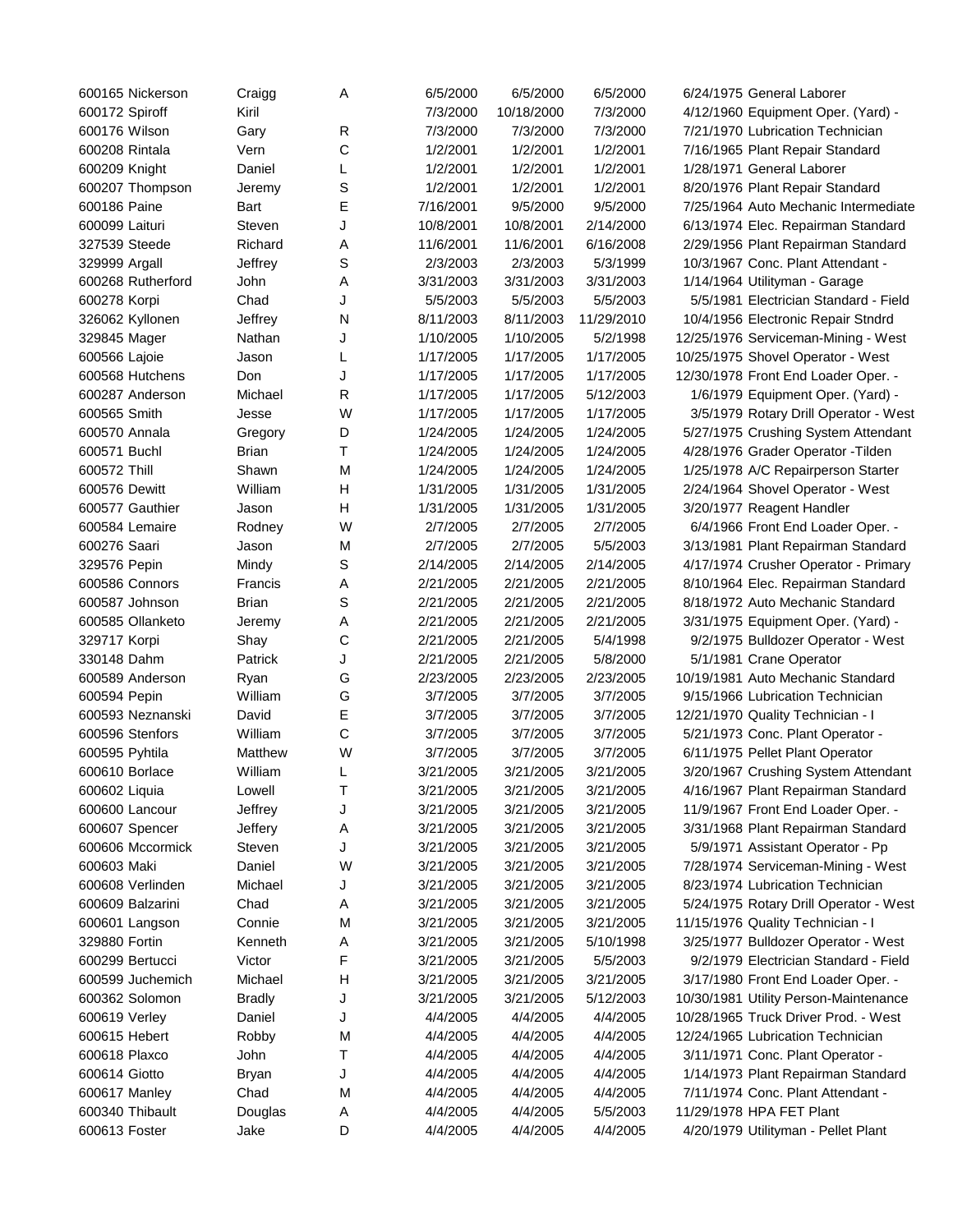| 600418 Finnila                     | Michael        | G           | 4/4/2005               | 4/4/2005  | 5/10/2004 | 3/14/1985 Plant Repair Standard         |
|------------------------------------|----------------|-------------|------------------------|-----------|-----------|-----------------------------------------|
| 600597 Wood Jr                     | Richard        | J           | 4/18/2005              | 4/18/2005 | 4/18/2005 | 9/4/1961 Maintenance Mechanic -         |
| 600629 Leuallen                    | Darin          | J           | 4/18/2005              | 4/18/2005 | 4/18/2005 | 1/12/1965 Rotary Drill Operator - West  |
| 600630 Maki                        | Daniel         | G           | 4/18/2005              | 4/18/2005 | 4/18/2005 | 2/15/1971 Crushing System Attendant     |
| 330052 Ostola                      | Adam           | P           | 4/18/2005              | 4/18/2005 | 5/24/1999 | 8/18/1978 Truck Driver Prod. - West     |
| 600354 Kallioinen                  | Luke           | Α           | 4/18/2005              | 4/18/2005 | 5/12/2003 | 2/6/1982 Electrician Standard - Field   |
| 600643 Ledgerwood                  | Gregory        | S           | 4/25/2005              | 4/25/2005 | 4/25/2005 | 1/22/1968 Front End Loader Oper. -      |
| 600641 Ghiringhelli                | Jason          | P           | 4/25/2005              | 4/25/2005 | 4/25/2005 | 9/15/1977 Front End Loader Oper. -      |
| 600300 Filizetti                   | Chad           | $\mathsf C$ | 4/25/2005              | 4/25/2005 | 5/12/2003 | 2/18/1981 Shovel Operator - West        |
| 600651 Baynton                     | Robert         | S           | 5/11/2005              | 5/11/2005 | 5/11/2005 | 10/19/1972 Rotary Drill Operator - West |
| 600699 Kjellman                    | Kristopher     | Κ           | 5/23/2005              | 5/23/2005 | 5/23/2005 | 10/1/1978 Rotary Drill Operator - West  |
| 600710 Huttunen                    | Randy          | L           | 5/31/2005              | 5/31/2005 | 5/31/2005 | 11/26/1969 Front End Loader Oper. -     |
| 600711 Ruokolainen                 | Daniel         | P           | 5/31/2005              | 5/31/2005 | 5/31/2005 | 8/2/1974 Plant Repairman Standard       |
| 600774 Maddock                     | Kenneth        | R           | 6/13/2005              | 6/13/2005 | 6/13/2005 | 7/22/1962 Assistant Operator - Pp       |
| 600776 Yohe                        | Kevin          | R           | 6/13/2005              | 6/13/2005 | 6/13/2005 |                                         |
|                                    | David          | L           |                        | 7/25/2005 | 7/25/2005 | 5/30/1984 Utilityman - Pellet Plant     |
| 600793 Bertucci<br>329428 Gustitis |                | P           | 7/25/2005              | 7/25/2005 |           | 11/10/1962 Utility Person-Maintenance   |
|                                    | James          |             | 7/25/2005<br>7/25/2005 | 7/25/2005 | 5/4/1998  | 12/12/1974 Assistant Operator - Cp      |
| 600792 Anderson                    | Brian          | Α           |                        |           | 7/25/2005 | 2/3/1978 Shovel Operator - West         |
| 330119 Moyle                       | Gregory        | M           | 7/25/2005              | 7/25/2005 | 5/15/2000 | 8/31/1978 Truck Driver Prod. - West     |
| 600298 Salminen                    | Lucas          | Α           | 7/25/2005              | 7/25/2005 | 6/16/2003 | 7/6/1982 Conc. Plant Attendant -        |
| 600802 Spencer                     | Paul           | L           | 8/1/2005               | 8/1/2005  | 8/1/2005  | 1/4/1967 Shovel Operator - West         |
| 600799 Ball                        | Terry          | S           | 8/1/2005               | 8/1/2005  | 8/1/2005  | 7/29/1967 Bulldozer Operator - West     |
| 600800 Boase                       | Chad           | J           | 8/1/2005               | 8/1/2005  | 8/1/2005  | 1/16/1978 Bulldozer Operator - West     |
| 607235 Quinnell                    | Janice         | Κ           | 8/15/2005              | 8/15/2005 | 8/15/2005 | 12/29/1955 Rotary Drill Operator - West |
| 607229 Heliste                     | Don            | R           | 8/15/2005              | 8/15/2005 | 8/15/2005 | 5/19/1962 Grader Operator - Tilden      |
| 607231 Johnson                     | Donald         | D           | 8/15/2005              | 8/15/2005 | 8/15/2005 | 10/5/1965 Elec. Repairman Standard      |
| 607230 Johnson                     | Devon          | W           | 8/15/2005              | 8/15/2005 | 8/15/2005 | 9/5/1973 Front End Loader Oper. -       |
| 607234 Puyear                      | Nathan         | Т           | 8/15/2005              | 8/15/2005 | 8/15/2005 | 1/16/1976 Shovel Operator - West        |
| 607232 Lapine                      | Eric           | D           | 8/15/2005              | 8/15/2005 | 8/15/2005 | 10/4/1977 General Laborer Mining        |
| 600351 Stanaway                    | Allan          | J           | 8/15/2005              | 8/15/2005 | 5/12/2003 | 6/2/1980 Quality Technician - I         |
| 607227 Abendroth                   | Luke           | P           | 8/15/2005              | 8/15/2005 | 8/15/2005 | 9/25/1981 Auto Mechanic Standard        |
| 600469 Underwood                   | Ryan           | E           | 8/28/2005              | 7/1/2005  | 5/17/2004 | 7/21/1963 Plant Repair Standard         |
| 600671 Bingham                     | Adam           |             | 8/28/2005              | 7/1/2005  | 5/16/2005 | 7/3/1976 Plant Repair Standard          |
| 600360 Cody                        | David          | M           | 8/28/2005              | 7/1/2005  | 5/12/2003 | 1/31/1982 Utilityman - Pellet Plant     |
| 600321 Gangl                       | Paul           |             | 8/28/2005              | 7/1/2005  | 5/12/2003 | 12/24/1982 Plant Repairman Standard     |
| 611008 Snell                       | Scott          | A           | 8/29/2005              | 8/29/2005 | 8/29/2005 | 5/14/1970 Plant Repair Standard         |
| 611013 Gaboury                     | Dean           | R           | 8/29/2005              | 8/29/2005 | 8/29/2005 | 2/2/1971 Front End Loader Oper. -       |
| 611010 Mattson                     | Gary           | L           | 8/29/2005              | 8/29/2005 | 8/29/2005 | 6/13/1971 Plant Repair Standard         |
| 661009 Downey                      | Kevin          | M           | 8/29/2005              | 8/29/2005 | 8/29/2005 | 12/30/1972 Front End Loader Oper. -     |
| 611015 Nelson                      | Michael        | P           | 8/29/2005              | 8/29/2005 | 8/29/2005 | 4/16/1975 Equipment Oper. (Yard) -      |
| 330004 Clement                     | Daniel         | J           | 8/29/2005              | 8/29/2005 | 8/29/2005 | 3/19/1976 Front End Loader Oper. -      |
| 611012 Cox                         | <b>Bradley</b> | κ           | 8/29/2005              | 8/29/2005 | 8/29/2005 | 1/2/1980 Front End Loader Oper. -       |
| 611051 Cardew                      | Lowell         | D           | 9/12/2005              | 9/12/2005 | 9/12/2005 | 12/5/1963 General Laborer Mining        |
| 611052 Drummond                    | David          | Α           | 9/12/2005              | 9/12/2005 | 9/12/2005 | 10/1/1964 General Laborer               |
| 611055 Fassbender                  | Robert         | M           | 9/12/2005              | 9/12/2005 | 9/12/2005 | 11/7/1971 Cable Winder - West           |
| 611053 Anderson                    | Christopher    | M           | 9/12/2005              | 9/12/2005 | 9/12/2005 | 1/14/1972 Welder Standard               |
| 611056 Johnson                     | Russell        | J           | 9/12/2005              | 9/12/2005 | 9/12/2005 | 2/17/1976 Plant Repairman Standard      |
| 611059 Vanni                       | Phillip        | S           | 9/12/2005              | 9/12/2005 | 9/12/2005 | 5/22/1979 Maint Mech Standard           |
| 600275 Niemi                       | <b>Barrett</b> |             | 9/12/2005              | 9/12/2005 | 9/12/2005 | 6/19/1979 Plant Repair Standard         |
| 611057 Lindholm                    | Joel           | F           | 9/12/2005              | 9/12/2005 | 9/12/2005 | 11/5/1980 Rotary Drill Operator - West  |
| 611069 Demitchell                  | Lee            | Α           | 9/26/2005              | 9/26/2005 | 9/26/2005 | 8/10/1961 Elec. Repairman Standard      |
| 611068 Partanen                    | Steven         | P           | 9/26/2005              | 9/26/2005 | 9/26/2005 | 1/18/1962 General Laborer Mining        |
| 611071 Morton                      | David          | R           | 9/26/2005              | 9/26/2005 | 9/26/2005 | 6/23/1971 Utilityman - Pellet Plant     |
| 611073 Hammond                     | Larry          | J           | 9/26/2005              | 9/26/2005 | 9/26/2005 | 12/7/1971 Equipment Oper. (Yard) -      |
|                                    |                |             |                        |           |           |                                         |
| 611067 Carter                      | Wade           | Α           | 9/26/2005              | 9/26/2005 | 9/26/2005 | 1/16/1976 Front End Loader Oper. -      |
| 611065 Bjork                       | Kenneth        | Α           | 9/26/2005              | 9/26/2005 | 9/26/2005 | 4/7/1978 Rotary Drill Operator - West   |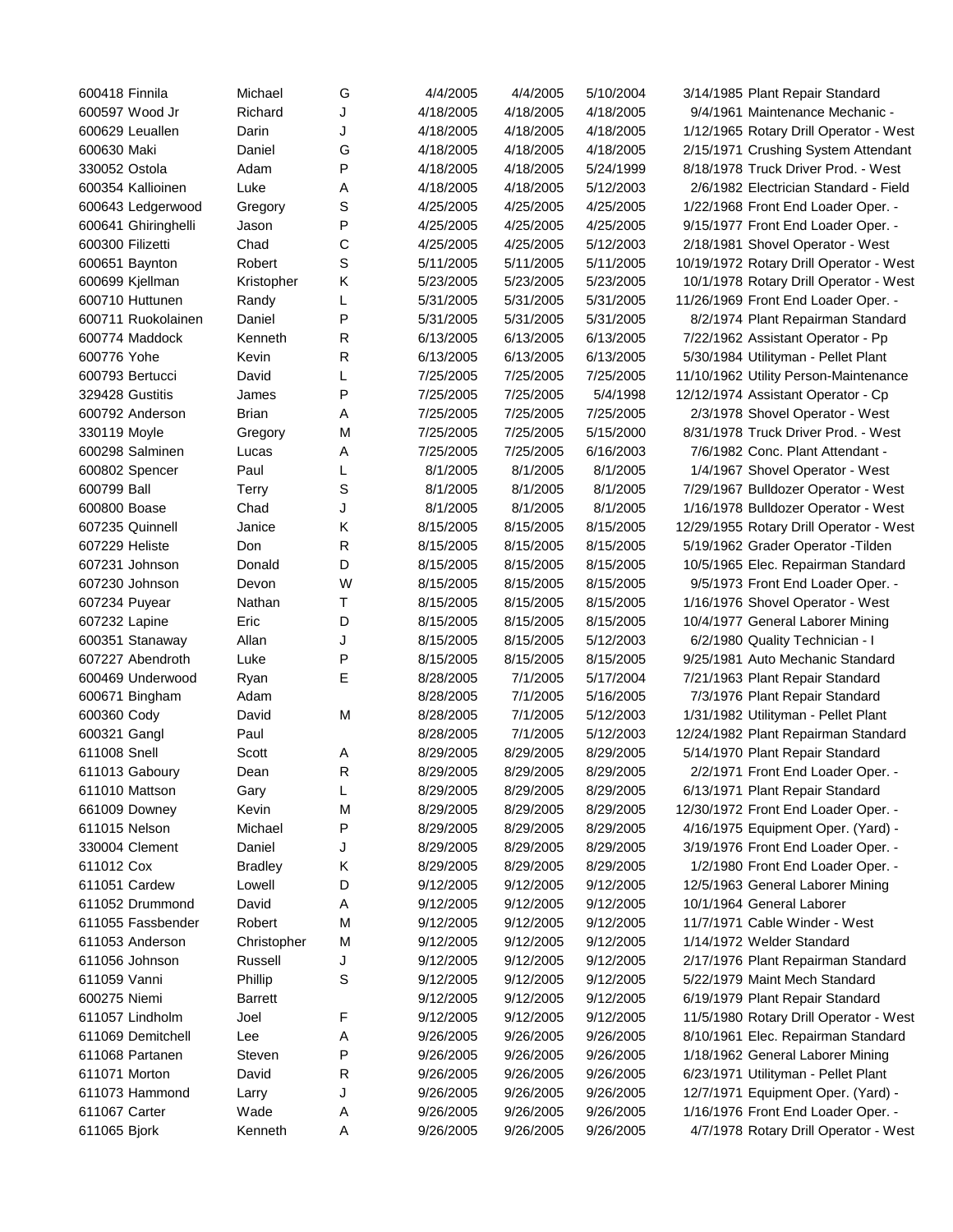| 611077 Maki           | Dale           | R            | 10/17/2005 | 10/17/2005 | 10/17/2005 | 3/4/1967 Front End Loader Oper. -    |
|-----------------------|----------------|--------------|------------|------------|------------|--------------------------------------|
| 611080 Mcdonnell      | Kevin          | Е            | 10/17/2005 | 10/17/2005 | 10/17/2005 | 8/10/1969 Truck Driver Prod. - West  |
| 600270 Barbiere       | Anthony        | J            | 10/17/2005 | 10/17/2005 | 10/17/2005 | 2/4/1981 Quality Technician - I      |
| 611085 Tweedale       | Blair          | Α            | 10/31/2005 | 10/31/2005 | 10/31/2005 | 8/7/1962 Plant Repair Standard       |
| 611088 Rivard         | James          | С            | 10/31/2005 | 10/31/2005 | 10/31/2005 | 11/4/1965 Shovel Operator - West     |
| 611087 Gauthier       | Ramsey         | D            | 10/31/2005 | 10/31/2005 | 10/31/2005 | 4/20/1969 Bulldozer Operator - West  |
| 611082 Hoban          | David          | S            | 10/31/2005 | 10/31/2005 | 10/31/2005 | 3/3/1974 Auto Mechanic Standard      |
| 611083 Johnson        | Casey          | S            | 10/31/2005 | 10/31/2005 | 10/31/2005 | 3/9/1979 Front End Loader Oper. -    |
| 611086 Rader          | Daniel         | J            | 10/31/2005 | 10/31/2005 | 10/31/2005 | 8/12/1980 Union Safety               |
| 600775 Durand         | Gregory        | M            | 11/4/2005  | 6/13/2005  | 6/13/2005  | 8/23/1958 Plant Repair Standard      |
| 611093 Slavin         | Debora         | Α            | 11/7/2005  | 11/7/2005  | 11/7/2005  | 6/9/1958 Utilityman - Pellet Plant   |
|                       | James          | J            | 11/7/2005  | 11/7/2005  | 11/7/2005  | 7/8/1967 Truck Driver Prod. - West   |
| 611094 Mcgovern       | Michael        | R            |            |            | 11/7/2005  | 11/28/1967 Truck Driver Prod. - West |
| 611091 Ashby          |                | P            | 11/7/2005  | 11/7/2005  |            |                                      |
| 611092 Johnson        | Daniel         |              | 11/7/2005  | 11/7/2005  | 11/7/2005  | 1/18/1974 Plant Repair Standard      |
| 611095 Pirkola        | Erin           | Е            | 11/7/2005  | 11/7/2005  | 11/7/2005  | 9/17/1978 Plant Repair Standard      |
| 328424 Anderson       | Kurt           | E            | 11/28/2005 | 11/28/2005 | 11/28/2005 | 9/10/1959 Electronic Repair Stndrd   |
| 611103 Liquia         | Steve          | R            | 11/28/2005 | 11/28/2005 | 11/28/2005 | 3/24/1960 Truck Driver Prod. - West  |
| 611105 Kimmes         | Dean           | $\mathsf{R}$ | 11/28/2005 | 11/28/2005 | 11/28/2005 | 4/7/1960 Front End Loader Oper. -    |
| 611112 Quayle         | Brad           | Α            | 11/28/2005 | 11/28/2005 | 11/28/2005 | 12/23/1966 Conc. Plant Attendant -   |
| 611100 Johnson        | David          | L            | 11/28/2005 | 11/28/2005 | 11/28/2005 | 9/10/1968 Grader Operator - Tilden   |
| 611111 Carlson        | Frank          |              | 11/28/2005 | 11/28/2005 | 11/28/2005 | 9/12/1968 Heating Plant Attendant    |
| 611101 Racine         | Sean           | M            | 11/28/2005 | 11/28/2005 | 11/28/2005 | 5/18/1978 Conc. Plant Attendant -    |
| 611107 Ayotte         | Kevin          | S            | 11/28/2005 | 11/28/2005 | 11/28/2005 | 2/1/1979 Assistant Operator - Pp     |
| 600136 Anderson       | Michael        | J            | 11/28/2005 | 11/28/2005 | 11/28/2005 | 3/20/1979 Conc. Plant Attendant -    |
| 611108 Willey         | Joshua         | J            | 11/28/2005 | 11/28/2005 | 11/28/2005 | 9/3/1981 Front End Loader Oper. -    |
| 600498 Rautio         | Todd           | G            | 11/28/2005 | 11/28/2005 | 11/28/2005 | 9/24/1981 Conc. Plant Attendant -    |
| 611104 Clark          | Paul           | L            | 11/28/2005 | 11/28/2005 | 11/28/2005 | 11/3/1983 Assistant Operator - Pp    |
| 611110 Armatti        | Neil           | т            | 11/28/2005 | 11/28/2005 | 11/28/2005 | 11/22/1983 Cable Winder - West       |
| 611109 Jarvi          | Jack           | M            | 11/28/2005 | 11/28/2005 | 11/28/2005 | 8/2/1985 Plant Repair Standard       |
| 611134 Gray           | Thomas         | R            | 12/12/2005 | 12/12/2005 | 12/12/2005 | 6/5/1963 Plant Repair Standard       |
| 611131 Conery         | Dennis         | J            | 12/12/2005 | 12/12/2005 | 12/12/2005 | 6/17/1967 Utilityman - Pellet Plant  |
| 329538 Koski          | Corey          | Α            | 12/12/2005 | 12/12/2005 | 12/12/2005 | 3/5/1973 Truck Driver Prod. - West   |
| 611127 Hulkkonen      | Chas           | Н            | 12/12/2005 | 12/12/2005 | 12/12/2005 | 4/22/1976 Plant Repair Standard      |
| 611133 Arseneau       | Jason          | M            | 12/12/2005 | 12/12/2005 | 12/12/2005 | 7/3/1981 Auto Mechanic Standard      |
| 611129 Williams       | Michael        | L            | 12/12/2005 | 12/12/2005 | 12/12/2005 | 8/26/1983 Plant Repairman Standard   |
| 611145 Livermore      | Brian          | Κ            | 1/9/2006   | 1/9/2006   | 1/9/2006   | 6/29/1964 Plant Repair Standard      |
| 611142 Argall         | Philip         | J            | 1/9/2006   | 1/9/2006   | 1/9/2006   | 5/22/1973 Assistant Operator - Pp    |
| 611146 Perry          | Mark           | D            | 1/9/2006   | 1/9/2006   | 1/9/2006   | 3/5/1974 Quality Technician - I      |
| 611144 Suardini       | Michael        | J            | 1/9/2006   | 1/9/2006   | 1/9/2006   | 9/29/1977 Assistant Operator - Pp    |
| 611152 Martis         | Howard         | R            | 2/13/2006  | 2/13/2006  | 2/13/2006  | 2/24/1958 Machinist Standard         |
| 611155 Ball           | Kevin          | R            | 2/13/2006  | 2/13/2006  | 2/13/2006  |                                      |
| 611158 Wood           | Robert         | С            | 2/13/2006  | 2/13/2006  | 2/13/2006  | 12/28/1966 Front End Loader Oper. -  |
|                       |                |              |            |            |            | 4/7/1972 Assistant Operator - Pp     |
| 611154 Grondz         | Michael        | C            | 2/13/2006  | 2/13/2006  | 2/13/2006  | 5/8/1979 Training Coordinator        |
| 600687 Kulbieda-Thiel | Catherine      | J            | 2/13/2006  | 2/13/2006  | 2/13/2006  | 3/18/1981 Front End Loader Oper. -   |
| 600342 Ostermeyer     | <b>Bradley</b> | Κ            | 2/13/2006  | 2/13/2006  | 2/13/2006  | 2/19/1982 Plant Repair Standard      |
| 611151 Wehmanen       | Paul           | D            | 2/13/2006  | 2/13/2006  | 2/13/2006  | 1/25/1983 Bulldozer Operator - West  |
| 611171 Krause         | Jeffrey        | D            | 3/6/2006   | 3/6/2006   | 3/6/2006   | 1/9/1964 Auto Mechanic Standard      |
| 611175 Sundberg       | Gregory        | S            | 3/6/2006   | 3/6/2006   | 3/6/2006   | 4/5/1966 Quality Technician - I      |
| 611173 Moyle          | Jarett         | L            | 3/6/2006   | 3/6/2006   | 3/6/2006   | 6/2/1975 Auto Mechanic Standard      |
| 611172 Bannan         | Grant          | L            | 3/6/2006   | 3/6/2006   | 3/6/2006   | 7/19/1977 Auto Mechanic Standard     |
| 611176 Demarois       | Arin           | F            | 3/6/2006   | 3/6/2006   | 3/6/2006   | 7/27/1978 Quality Technician - I     |
| 611184 Helsten        | Erik           | Ε            | 3/27/2006  | 3/27/2006  | 3/27/2006  | 3/10/1975 Plant Repairman Standard   |
| 611181 Montcalm       | Todd           | J            | 3/27/2006  | 3/27/2006  | 3/27/2006  | 11/21/1980 Auto Mechanic Standard    |
| 600482 Graham         | Justin         | R            | 3/27/2006  | 3/27/2006  | 3/27/2006  | 1/19/1982 Plant Repair Standard      |
| 611183 Linsmeier      | Andrew         | J            | 3/27/2006  | 3/27/2006  | 3/27/2006  | 4/12/1984 Maint Mech Standard        |
| 611198 Labyak         | Robert         | Ρ            | 4/17/2006  | 4/17/2006  | 4/17/2006  | 7/17/1969 Assistant Operator - Cp    |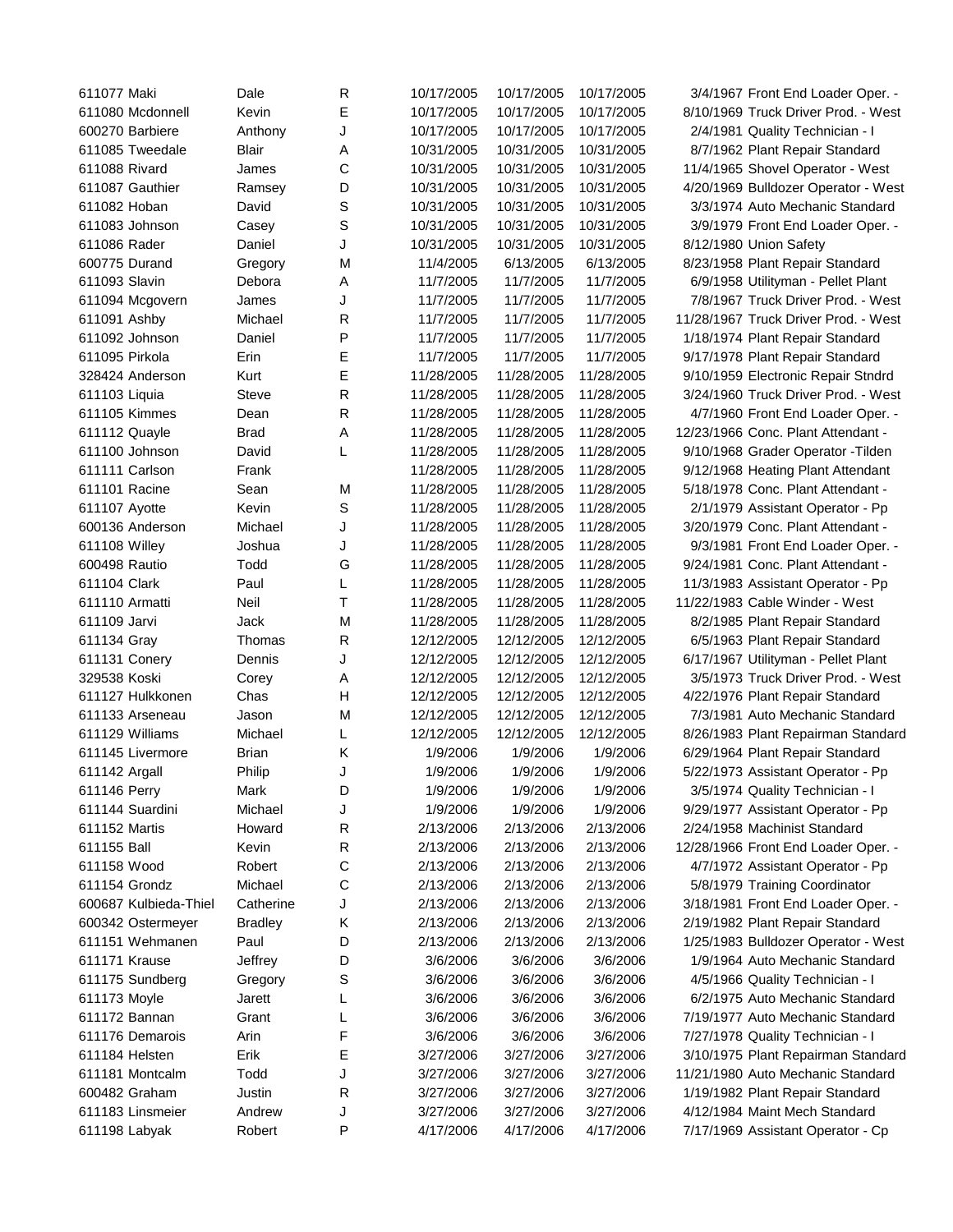| 611197 Kerekes       | Kenneth        | M | 4/17/2006  | 4/17/2006  | 4/17/2006  | 2/21/1972 Quality Technician - I       |
|----------------------|----------------|---|------------|------------|------------|----------------------------------------|
| 611200 Duquette      | Donald         | V | 4/17/2006  | 4/17/2006  | 4/17/2006  | 9/13/1973 Electrician Standard - Field |
| 600430 Seppanen      | David          | C | 4/23/2006  | 4/23/2006  | 12/10/2007 | 4/26/1984 Plant Repair Standard        |
| 611228 Ennett        | Michael        | W | 5/15/2006  | 5/15/2006  | 5/15/2006  | 3/12/1970 Quality Technician III       |
| 611229 Paterson      | Dylan          | J | 5/15/2006  | 5/15/2006  | 5/15/2006  | 11/19/1980 Quality Technician - I      |
| 611280 Houseman      | Terrance       | L | 6/12/2006  | 6/12/2006  | 6/12/2006  | 12/3/1961 Plant Repair Standard        |
| 611293 Kagarise      | Gary           | B | 6/12/2006  | 6/12/2006  | 6/12/2006  | 1/22/1964 Plant Repair Standard        |
| 600437 Fosco         | Trevor         |   | 6/12/2006  | 6/12/2006  | 6/12/2006  | 2/6/1985 Plant Repair Standard         |
| 611348 Vidlund       | Anthony        | J | 8/14/2006  | 8/14/2006  | 8/14/2006  | 5/11/1975 Quality Technician - I       |
| 611349 Sundberg      | Stephen        | Τ | 8/14/2006  | 8/14/2006  | 8/14/2006  | 1/21/1980 Auto Mechanic Standard       |
| 611350 Ockerman      | Justus         | P | 8/14/2006  | 8/14/2006  | 8/14/2006  | 4/11/1986 Truck Driver Prod. - West    |
| 611357 Hill          | Gregorey       | Τ | 8/28/2006  | 8/28/2006  | 8/28/2006  | 6/4/1964 Elec. Standard - Field        |
| 611355 Corp          | Derrick        | Α | 8/28/2006  | 8/28/2006  | 8/28/2006  | 3/10/1979 Assistant Operator - Pp      |
| 611358 Debelak       | Justin         | Α | 8/28/2006  | 8/28/2006  | 8/28/2006  | 6/26/1979 Plant Repair Standard        |
| 611371 Carlson       | Dennis         | J | 9/11/2006  | 9/11/2006  | 9/11/2006  | 11/7/1967 Truck Driver Prod. - West    |
| 611378 Waters        | John           | J | 9/25/2006  | 9/25/2006  | 9/25/2006  | 9/27/1958 Plant Repairman Standard     |
| 611381 Robinson      | John           | F | 9/25/2006  | 9/25/2006  | 9/25/2006  | 6/30/1965 Front End Loader Oper. -     |
| 611382 Gill          | Charles        | J | 9/25/2006  | 9/25/2006  | 9/25/2006  | 11/10/1965 Assistant Operator - Pp     |
| 611379 Zhulkie       | <b>Brad</b>    | L | 9/25/2006  | 9/25/2006  | 9/25/2006  | 5/22/1966 General Laborer              |
| 611377 Sollid        | Jon            | Е | 9/25/2006  | 9/25/2006  | 9/25/2006  | 9/11/1968 Assistant Operator - Cp      |
| 611376 Menhennick    | Dennis         | J | 9/25/2006  | 9/25/2006  | 9/25/2006  | 11/5/1974 Quality Technician - I       |
| 611380 Amann         | Jeffrey        | R | 9/25/2006  | 9/25/2006  | 9/25/2006  | 7/29/1983 Assistant Operator - Cp      |
| 611396 Vincent       | Paul           | D | 10/9/2006  | 10/9/2006  | 10/9/2006  | 2/11/1957 Welder Standard              |
| 611393 Beauchamp     | Heath          | Е | 10/9/2006  | 3/19/2007  | 10/9/2006  | 12/4/1967 Conc. Plant Attendant -      |
| 611402 Harnett       | Michael        | J | 10/30/2006 | 10/30/2006 | 10/30/2006 | 12/12/1960 Plant Repairperson          |
| 611403 Champion      | William        | S | 10/30/2006 | 10/30/2006 | 10/30/2006 | 11/26/1963 Plant Repair Standard       |
| 611404 Peterson      | Kevin          | L | 10/30/2006 | 10/30/2006 | 10/30/2006 | 7/1/1964 Truck Driver Prod. - West     |
| 611407 Schram        | Michael        | D | 10/30/2006 | 10/30/2006 | 10/30/2006 | 10/27/1966 Welder Standard             |
| 611406 Peterson      | Raegen         | Ε | 10/30/2006 | 10/30/2006 | 10/30/2006 | 1/26/1979 Welder Standard              |
| 611405 Mathie        | Allan          | T | 10/30/2006 | 10/30/2006 | 10/30/2006 | 4/18/1982 Conc. Plant Attendant -      |
| 611414 Nelson        | Dean           | M | 11/27/2006 | 11/27/2006 | 11/27/2006 | 7/21/1962 Plant Repair Standard        |
| 611417 Giuchin       | Glenn          | S | 11/27/2006 | 11/27/2006 | 11/27/2006 | 6/18/1968 Welder Standard              |
| 611418 Riutta        | Adion          | P | 11/27/2006 | 11/27/2006 | 11/27/2006 | 7/15/1971 Conc. Plant Attendant -      |
| 611416 Miron         | Allen          | G | 11/27/2006 | 11/27/2006 | 11/27/2006 | 7/15/1973 Plant Repair Standard        |
| 611415 Tyner         | Jon            | Α | 11/27/2006 | 11/27/2006 | 11/27/2006 | 1/7/1974 Maint Mech Standard           |
| 611419 Perala        | <b>Bradley</b> | Α | 11/27/2006 | 11/27/2006 | 11/27/2006 | 7/2/1985 Front End Loader Oper. -      |
| 611464 Mitchell      | Kevan          | J | 1/22/2007  | 1/22/2007  | 1/22/2007  | 5/11/1974 Conc. Plant Attendant -      |
| 611462 Vanlandschoot | Beau           | С | 1/22/2007  | 1/22/2007  | 1/22/2007  | 9/18/1975 Reagent Handler              |
| 600345 Chapman       | Scott          | R | 1/22/2007  | 1/22/2007  | 1/22/2007  | 7/9/1981 Conc. Plant Attendant -       |
| 611480 Hough         | Stanton        | R | 2/19/2007  | 2/19/2007  | 2/19/2007  | 4/2/1966 Auto Mechanic Standard        |
| 611481 Franti        | Jerry          | D | 2/19/2007  | 2/19/2007  | 2/19/2007  | 5/27/1967 Plumber Standard             |
| 328820 Laitinen      | Dean           | D | 2/19/2007  | 2/19/2007  | 2/19/2007  | 11/30/1970 Quality Technician - I      |
| 611477 Duquette      | John           | ٧ | 2/19/2007  | 2/19/2007  | 2/19/2007  | 7/8/1976 Auto Mechanic Standard        |
| 611478 Kallioinen    | Andrew         | L | 2/19/2007  | 2/19/2007  | 2/19/2007  | 4/3/1982 Front End Loader Oper. -      |
| 611493 Kotel         | Donald         | J | 3/5/2007   | 3/5/2007   | 3/5/2007   | 12/17/1963 Welder Standard             |
| 611492 Zeug          | David          | Α | 3/5/2007   | 3/5/2007   | 3/5/2007   | 7/23/1966 Conc. Utilities - West       |
| 600468 Klenc         | Matthew        | Α | 3/5/2007   | 3/5/2007   | 3/5/2007   | 3/10/1982 Electrician Standard - Field |
| 611507 Ridley        | <b>Brian</b>   | J | 3/26/2007  | 3/26/2007  | 3/26/2007  | 11/26/1973 Elec. Standard - Field      |
| 329737 Ayotte        | Scott          | J | 4/9/2007   | 4/9/2007   | 4/9/2007   | 11/21/1974 Quality Technician - I      |
| 600336 Myers         | Gary           | R | 4/9/2007   | 4/9/2007   | 4/9/2007   | 12/14/1974 Elec. Repairman Standard    |
| 611519 Tregembo      | Daniel         | P | 4/9/2007   | 4/9/2007   | 4/9/2007   | 9/7/1985 Assistant Operator - Pp       |
| 611536 Williams      | Todd           | M | 4/30/2007  | 4/30/2007  | 4/30/2007  | 4/16/1967 Utilityman - Pellet Plant    |
| 611532 Chaudier      | Gregory        | D | 4/30/2007  | 4/30/2007  | 4/30/2007  | 4/14/1972 Welder Intermediate          |
| 611534 Patron        | Allan          | M | 4/30/2007  | 4/30/2007  | 4/30/2007  | 12/18/1973 Plant Repair Standard       |
| 611531 Charlebois    | Kim            | Α | 4/30/2007  | 4/30/2007  | 4/30/2007  | 1/22/1976 Auto Mechanic Standard       |
| 611533 Willett       | Daniel         | R | 4/30/2007  | 4/30/2007  | 4/30/2007  | 3/6/1981 Welder Standard               |
|                      |                |   |            |            |            |                                        |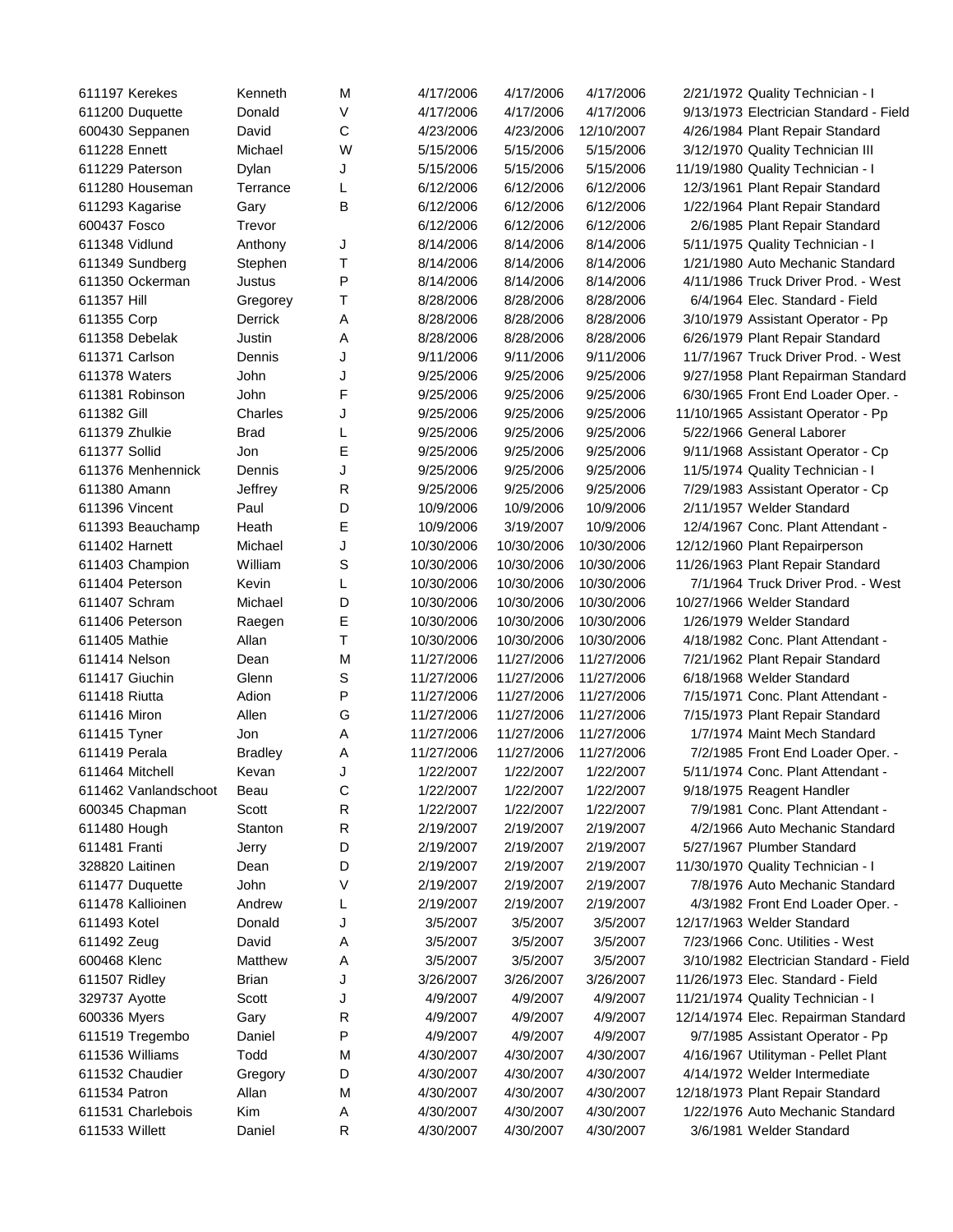| 611592 Jenkins Jr                   | <b>Billy</b>    | R      | 5/21/2007                | 5/21/2007                | 5/21/2007                | 10/6/1976 Front End Loader Oper. -                          |  |
|-------------------------------------|-----------------|--------|--------------------------|--------------------------|--------------------------|-------------------------------------------------------------|--|
| 611591 Brouillette                  | Ryan            | Α      | 5/21/2007                | 5/21/2007                | 5/21/2007                | 7/21/1977 Maint Mech Standard                               |  |
| 611637 Randall                      | Albert          | J      | 6/18/2007                | 6/18/2007                | 6/18/2007                | 6/15/1969 Auto Mechanic Standard                            |  |
| 611638 Peronto                      | Walter          | C      | 6/18/2007                | 6/18/2007                | 6/18/2007                | 10/9/1970 Truck Driver Prod. - West                         |  |
| 329089 Fraser                       | Richard         | М      | 6/18/2007                | 6/18/2007                | 6/18/2007                | 10/1/1971 Utilityman - Pellet Plant                         |  |
| 611636 Miron                        | Eric            | J      | 6/18/2007                | 6/18/2007                | 6/18/2007                | 12/31/1982 Front End Loader Oper. -                         |  |
| 600419 Johnson                      | Terry           | D      | 6/18/2007                | 6/18/2007                | 6/18/2007                | 1/25/1983 Elec. Repairman Standard                          |  |
| 600449 Labeau                       | Brenna          | N      | 6/18/2007                | 6/18/2007                | 6/18/2007                | 3/20/1983 General Laborer                                   |  |
| 611634 Thompson                     | Shay            | R      | 6/18/2007                | 6/18/2007                | 6/18/2007                | 4/8/1987 Plant Repair Standard                              |  |
| 611650 Fredy                        | William         |        | 7/16/2007                | 7/16/2007                | 7/16/2007                | 9/16/1971 Utilityman - Pellet Plant                         |  |
| 611651 Aleo                         | Gregory         |        | 7/16/2007                | 7/16/2007                | 7/16/2007                | 6/9/1977 Plant Repairman Standard                           |  |
| 600467 Swanson                      | Michael         | J      | 7/16/2007                | 7/16/2007                | 7/16/2007                | 4/4/1983 Plant Repair Standard                              |  |
| 611648 Perry                        | Jedidiah        |        | 7/16/2007                | 7/16/2007                | 7/16/2007                | 9/12/1983 Plant Repair Standard                             |  |
| 611649 Johnson                      | Jacob           |        | 7/16/2007                | 7/16/2007                | 7/16/2007                | 3/30/1985 Plant Repair Standard                             |  |
| 611656 Voegtline                    | Curtis          | S      | 7/23/2007                | 7/23/2007                | 7/23/2007                | 2/7/1956 Plant Repair Standard                              |  |
| 611658 Walker                       | Michael         | D      | 7/23/2007                | 10/30/2007               | 7/23/2007                | 3/13/1963 Utilityman - Pellet Plant                         |  |
| 611659 Borlace                      | Stanley         | Α      | 7/23/2007                | 7/23/2007                | 7/23/2007                | 9/10/1973 Quality Technician - I                            |  |
| 611657 Richer                       | James           | W      | 7/23/2007                | 7/23/2007                | 7/23/2007                | 11/30/1980 Assistant Operator - Cp                          |  |
| 611663 Ombrello                     | Anthony         | Ρ      | 7/30/2007                | 12/6/2008                | 1/13/2019                | 3/16/1967 Front End Loader Oper. -                          |  |
| 611664 Vial                         | Cory            | J      | 7/30/2007                | 7/30/2007                | 7/30/2007                | 7/15/1973 Quality Technician - I                            |  |
| 611661 Villeneuve                   | James           | М      | 7/30/2007                | 7/30/2007                | 7/30/2007                | 1/13/1976 Plant Repair Standard                             |  |
| 611666 Johnson                      | Andrew          | W      | 7/30/2007                | 7/30/2007                | 7/30/2007                | 11/29/1979 Plant Repairman Standard                         |  |
| 600697 Schober                      | Wesley          | Е      | 7/30/2007                | 7/30/2007                | 7/30/2007                | 9/30/1982 Plant Repair Standard                             |  |
| 611662 Jaykka                       | Matthew         | G      | 7/30/2007                | 7/30/2007                | 7/30/2007                | 10/18/1984 Plant Repair Standard                            |  |
| 611673 Radtke                       | Daniel          | J      | 8/6/2007                 | 8/6/2007                 | 8/6/2007                 | 9/13/1963 Maintenance Mechanic -                            |  |
| 611674 Weaver                       | Richard         | J      | 8/6/2007                 | 8/6/2007                 | 8/6/2007                 | 11/23/1968 Conc. Plant Attendant -                          |  |
| 611675 Roberts                      | Andrew          | С      | 8/6/2007                 | 8/6/2007                 | 8/6/2007                 | 1/19/1983 Plant Repair Standard                             |  |
| 611689 Campbell                     | Jay             | R      | 8/20/2007                | 8/20/2007                | 8/20/2007                | 9/27/1967 Plant Repair Standard                             |  |
| 611682 Kjellman                     | Michael         | P      | 8/20/2007                | 8/20/2007                | 8/20/2007                | 3/28/1970 Auto Mechanic Standard                            |  |
| 611685 Tonge                        | Anthony         | Ρ      | 8/20/2007                | 8/20/2007                | 8/20/2007                | 8/11/1976 Front End Loader Oper. -                          |  |
| 611683 Aho                          | Kevin           | J      | 8/20/2007                | 8/20/2007                | 8/20/2007                | 2/28/1978 Bulldozer Operator - West                         |  |
| 611686 Sparks                       | Jeffrey         | D      | 8/20/2007                | 8/20/2007                | 8/20/2007                | 2/5/1983 Front End Loader Oper. -                           |  |
| 611690 Devold                       | James           | Α      | 8/20/2007                | 8/20/2007                | 8/20/2007                | 1/3/1984 Quality Technician II                              |  |
| 611684 Polkki                       | Michael         | G      | 8/20/2007                | 8/20/2007                | 8/20/2007                | 12/27/1984 Conc. Plant Attendant -                          |  |
| 611721 Hurst                        | Jeffrey         | В      | 9/17/2007                | 9/17/2007                | 9/17/2007                | 8/27/1961 Truck Driver Prod. - West                         |  |
| 611730 Barry                        | Dwight          | S      | 9/17/2007                | 9/17/2007                | 9/17/2007                | 5/21/1963 Maint Mech Standard                               |  |
| 611727 Snively                      | Joseph          | J      | 9/17/2007                | 9/17/2007                | 9/17/2007                | 3/7/1968 Maint Mech Standard                                |  |
| 611724 Trottier                     | Michael         | R      | 9/17/2007                | 9/17/2007                | 9/17/2007                | 4/19/1968 General Laborer Mining                            |  |
| 611729 Nurmela                      | Michael         | R      | 9/17/2007                | 9/17/2007                | 9/17/2007                | 9/30/1972 Auto Mechanic Standard                            |  |
| 611719 Marr                         | <b>Bradley</b>  | Α      | 9/17/2007                | 9/17/2007                | 9/17/2007                | 8/12/1978 Plant Repair Standard                             |  |
| 611726 Swenor                       | Keith           | J      | 9/17/2007                | 9/17/2007                | 9/17/2007                | 11/6/1982 Plant Repair Standard                             |  |
| 611728 Shimun                       | Paul            | E      | 9/17/2007                | 9/17/2007                | 9/17/2007                | 3/20/1983 Maint Mech Standard                               |  |
| 611752 Rautio                       | Michael         | R      | 10/15/2007               | 10/15/2007               | 10/15/2007               | 10/26/1961 General Laborer Mining                           |  |
| 611754 Kennedy                      | Robert          | J      | 10/15/2007               | 10/15/2007               | 10/15/2007               | 2/28/1964 Front End Loader Oper. -                          |  |
| 611753 Nelson                       | Mark            | E      | 10/15/2007               | 10/15/2007               | 10/15/2007               | 5/5/1966 Bulldozer Operator - West                          |  |
| 611750 Giers                        | Richard         | R      | 10/15/2007               | 10/15/2007               | 10/15/2007               | 11/25/1967 Plant Repair Standard                            |  |
| 611751 Richards                     | Justin          | Ρ      | 10/15/2007               | 8/7/2009                 | 1/13/2019                | 11/6/1977 Quality Technician - I                            |  |
| 611851 Feldbauer                    | Mark            | Α      | 10/22/2007               | 10/22/2007               | 10/22/2007               | 1/25/1963 Plant Repair Standard                             |  |
| 611852 Johnson                      | Dallas          |        | 10/22/2007               | 10/22/2007               | 10/22/2007               | 4/26/1967 Front End Loader Oper. -                          |  |
| 611853 Vial                         |                 | Α<br>S | 10/22/2007               | 10/22/2007               | 10/22/2007               | 3/17/1984 Maint Mech Standard                               |  |
|                                     | Jesse           |        |                          |                          |                          |                                                             |  |
| 611962 Villalobos<br>611964 Lusardi | Daniel<br>David |        | 11/12/2007<br>11/12/2007 | 11/12/2007<br>11/12/2007 | 11/12/2007<br>11/12/2007 | 4/2/1962 Plant Repairperson                                 |  |
|                                     | Scott           | A<br>J | 11/12/2007               | 11/12/2007               | 11/12/2007               | 8/1/1969 Plant Repair Standard<br>5/11/1971 Welder Standard |  |
| 611965 Gregoire<br>611966 Nordness  | Adam            | J      |                          |                          | 11/12/2007               |                                                             |  |
|                                     |                 |        | 11/12/2007               | 11/12/2007               |                          | 1/24/1980 Plant Repair Standard                             |  |
| 611963 Swetich                      | Lucas           | G      | 11/12/2007               | 11/12/2007               | 11/12/2007               | 2/6/1980 Maint Mech Standard                                |  |
| 328131 Ruona                        | Norman          | S      | 11/26/2007               | 11/26/2007               | 11/26/2007               | 6/16/1959 Elec. Standard - Field                            |  |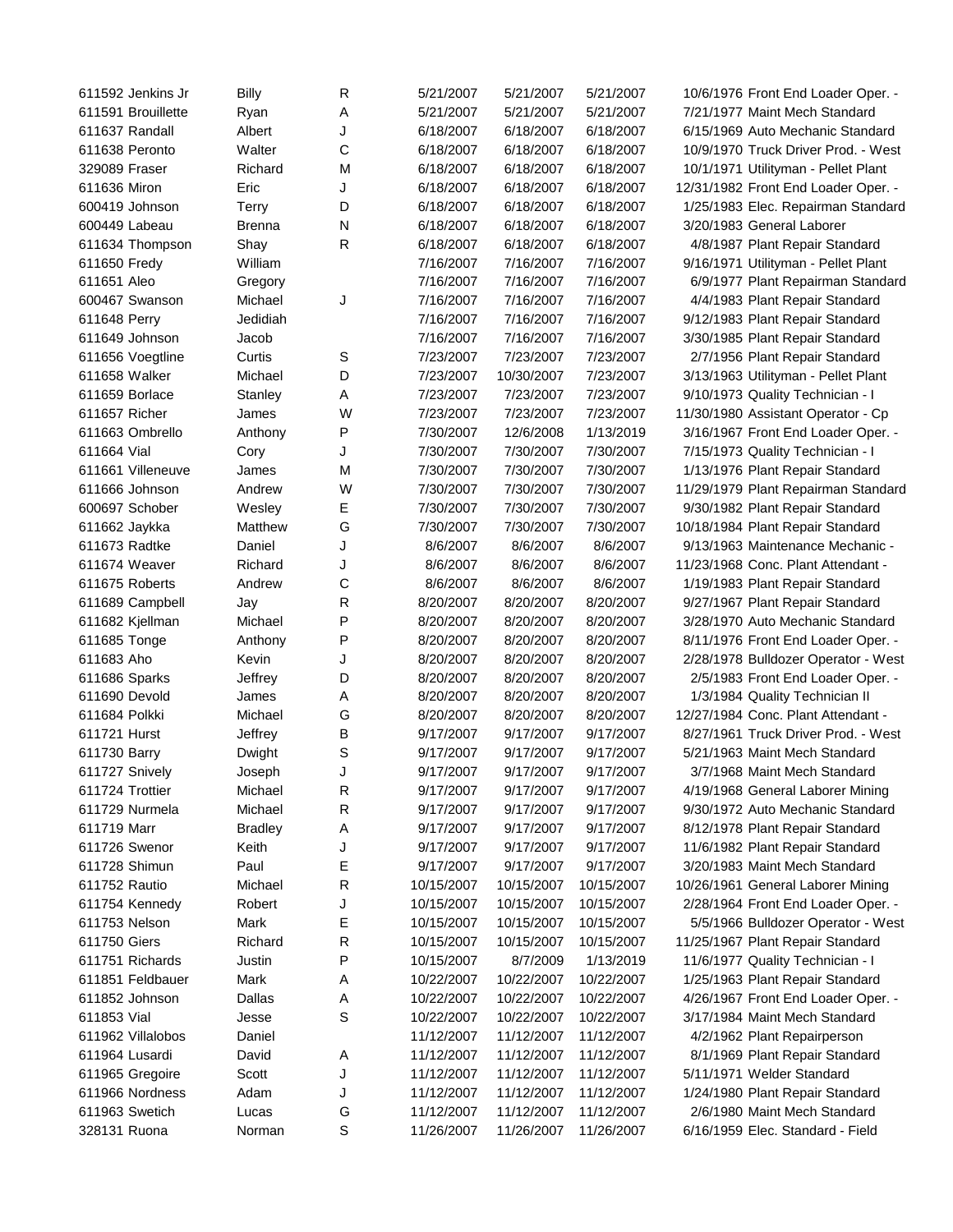| 611983 Kurtock                | Zachary          |              | 11/26/2007             | 11/26/2007 | 11/26/2007 | 8/13/1963 Plant Repair Standard                                           |
|-------------------------------|------------------|--------------|------------------------|------------|------------|---------------------------------------------------------------------------|
| 611982 Knapp                  | Thomas           |              | 11/26/2007             | 11/26/2007 | 11/26/2007 | 7/12/1968 Plant Repair Standard                                           |
| 328631 Wood                   | Jeffrey          | $\mathbb S$  | 11/26/2007             | 11/26/2007 | 11/26/2007 | 1/22/1970 Quality Technician II                                           |
| 611981 Tweedale               | Larry            |              | 11/26/2007             | 11/26/2007 | 11/26/2007 | 6/9/1970 Plant Repair Standard                                            |
| 611979 Filbrandt              | Timothy          | J            | 11/26/2007             | 10/10/2008 | 2/17/2019  | 4/23/1984 Auto Mechanic Standard                                          |
| 612009 Montgomery             | Gregory          | S            | 12/10/2007             | 12/10/2007 | 12/10/2007 | 10/24/1967 Grader Operator - Tilden                                       |
| 612010 Ringuette              | Lee              | $\mathsf{R}$ | 12/10/2007             | 12/10/2007 | 12/10/2007 | 7/9/1976 Front End Loader Oper. -                                         |
| 612021 Tilly                  | David            | M            | 12/17/2007             | 12/17/2007 | 12/17/2007 | 1/24/1965 Crusher Operator - Primary                                      |
| 612019 Malette                | Michael          | D            | 12/17/2007             | 12/17/2007 | 12/17/2007 | 3/28/1971 Bulldozer Operator - West                                       |
| 612022 Liberty                | Jason            | ${\sf R}$    | 12/17/2007             | 12/17/2007 | 12/17/2007 | 6/11/1974 Grader Operator - Tilden                                        |
| 612017 Hares                  | Michael          | Κ            | 12/17/2007             | 12/17/2007 | 12/17/2007 | 1/5/1978 Auto Mechanic Standard                                           |
| 612018 Butorac                | Tyson            | J            | 12/17/2007             | 12/17/2007 | 12/17/2007 | 1/11/1979 Rotary Drill Operator - West                                    |
| 600320 Nylander               | Patrick          | Α            | 12/17/2007             | 12/17/2007 | 12/17/2007 | 8/14/1982 Rotary Drill Operator - West                                    |
| 612035 Hill                   | Wayne            | P            | 1/7/2008               | 1/7/2008   | 1/7/2008   | 1/1/1968 Truck Driver Prod. - West                                        |
| 612034 Magnuson               |                  | S            | 1/7/2008               | 1/7/2008   | 1/7/2008   | 12/30/1980 Truck Driver Prod. - West                                      |
|                               | Craig            | J            |                        | 1/21/2008  | 1/21/2008  | 1/15/1961 Conc. Plant Attendant -                                         |
| 612056 Skytta                 | Scott<br>Kenneth |              | 1/21/2008              | 1/21/2008  |            | 12/19/1965 Truck Driver Prod. - West                                      |
| 612053 DuVall                 |                  | J            | 1/21/2008              |            | 1/21/2008  |                                                                           |
| 612059 Wasie                  | David            | J            | 1/21/2008              | 1/21/2008  | 7/4/2021   | 11/18/1978 Utilityman - Pellet Plant                                      |
| 612055 Webber                 | <b>Bradley</b>   | J            | 1/21/2008              | 1/21/2008  | 1/21/2008  | 5/8/1980 Plant Repair Standard                                            |
| 612058 Wonch                  | Jamin            | P            | 1/21/2008              | 1/21/2008  | 1/21/2008  | 12/6/1981 Auto Mechanic Standard                                          |
| 611505 Santti                 | John             | Α            | 2/3/2008               | 2/3/2008   | 3/22/2010  | 2/15/1979 Auto Mechanic Standard                                          |
| 612079 Demeuse                | Richard          | Α            | 2/18/2008              | 2/18/2008  | 2/18/2008  | 12/9/1960 Plant Repair Standard                                           |
| 612083 Nelson                 | Thomas           | J            | 2/18/2008              | 2/18/2008  | 2/18/2008  | 5/26/1971 Elec. Standard - Field                                          |
| 612084 LeClair                | David            | R            | 2/18/2008              | 2/18/2008  | 2/18/2008  | 9/3/1975 Front End Loader Oper. -                                         |
| 612082 Salmela                | Greg             | Ε            | 2/18/2008              | 2/18/2008  | 2/18/2008  | 12/9/1976 Elec. Standard - Field                                          |
| 612086 Luke                   | Mark             | Е            | 2/18/2008              | 2/18/2008  | 2/18/2008  | 11/23/1984 Truck Driver Prod. - West                                      |
| 612080 Young                  | Christopher      | M            | 2/18/2008              | 2/18/2008  | 2/18/2008  | 4/27/1985 Plant Repair Standard                                           |
| 612120 Wadhams                | Robert           | Α            | 3/17/2008              | 3/17/2008  | 3/17/2008  | 8/28/1969 Elec. Repairman Standard                                        |
| 612117 Mickelson              | David            | C            | 3/17/2008              | 3/17/2008  | 3/17/2008  | 7/5/1975 Electrician Standard - Field                                     |
| 612118 Peterson               | Michael          | J            | 3/17/2008              | 3/17/2008  | 3/17/2008  | 5/28/1979 Quality Technician - I                                          |
| 612121 Haughey                | Jared            | F            | 3/17/2008              | 3/17/2008  | 3/17/2008  | 11/15/1979 Rotary Drill Operator - West                                   |
| 612116 Hietikko               | Levi             | Κ            | 3/17/2008              | 3/17/2008  | 3/17/2008  | 2/20/1980 Cable Winder - West                                             |
| 612115 Perry                  | Matthew          | C            | 3/17/2008              | 3/17/2008  | 3/17/2008  | 1/6/1982 Plant Repair Standard                                            |
| 612119 Trewnick               | Corey            | Κ            | 3/17/2008              | 3/17/2008  | 3/17/2008  | 4/26/1982 Assistant Operator - Cp                                         |
| 612151 Carlson                | Jon              | Α            | 4/7/2008               | 4/7/2008   | 4/7/2008   | 6/14/1966 Assistant Operator - Pp                                         |
| 612153 Jalonen                | Tracy            | W            | 4/7/2008               | 4/7/2008   | 4/7/2008   | 11/5/1967 Front End Loader Oper. -                                        |
| 612145 Ruesing                | Eric             | P            | 4/7/2008               | 4/7/2008   | 4/7/2008   | 3/17/1972 Front End Loader Oper. -                                        |
| 612152 Tossava                | Byron            | Α            | 4/7/2008               | 4/7/2008   | 4/7/2008   | 9/16/1978 Assistant Operator - Cp                                         |
| 612149 Pole                   | Henry            | W            | 4/7/2008               | 4/7/2008   | 4/7/2008   | 7/22/1982 Front End Loader Oper. -                                        |
| 612181 LeSage                 | Kevin            | J            | 4/28/2008              | 4/28/2008  | 4/28/2008  | 8/15/1964 Welder Standard                                                 |
| 612182 Dunlap                 | Scott            | R            | 4/28/2008              | 4/28/2008  | 4/28/2008  | 7/14/1972 Front End Loader Oper. -                                        |
| 612183 Amis                   | Rieke            | S            | 4/28/2008              | 4/28/2008  | 4/28/2008  | 6/11/1973 Truck Driver Prod. - West                                       |
| 612185 Sorensen               | Michael          | R            | 4/28/2008              | 4/28/2008  | 4/28/2008  | 5/27/1982 Front End Loader Oper. -                                        |
| 612186 Stansky                | Jason            | M            | 4/28/2008              | 4/28/2008  | 4/28/2008  | 3/8/1984 Plant Repair Standard                                            |
| 612187 Featherstone           | Daniel           | P            | 4/28/2008              | 4/28/2008  | 4/28/2008  | 6/25/1985 Rotary Drill Operator - West                                    |
| 612211 Erickson               | Andrew           | J            | 5/5/2008               | 5/5/2008   | 5/5/2008   | 8/10/1977 Plant Repair Standard                                           |
| 612290 Wiedenhoefer           | Mark             | C            | 5/19/2008              | 5/19/2008  | 5/19/2008  | 3/26/1960 Front End Loader Oper. -                                        |
|                               | Mark             | G            |                        | 5/19/2008  | 5/19/2008  |                                                                           |
| 612293 Hanycz<br>612300 Holtz | Jeffery          | D            | 5/19/2008<br>5/19/2008 | 5/19/2008  | 5/19/2008  | 9/23/1972 Truck Driver Prod. - West<br>2/22/1982 Front End Loader Oper. - |
|                               |                  |              |                        |            |            |                                                                           |
| 612302 Aho                    | Mitch            | Α            | 5/19/2008              | 7/25/2010  | 8/5/2018   | 10/2/1982 Conc. Utilities - West                                          |
| 612297 Heikkinen              | Todd             | Α            | 5/19/2008              | 5/19/2008  | 5/19/2008  | 3/25/1983 Front End Loader Oper. -                                        |
| 612362 Radloff                | <b>Bruce</b>     | Α            | 5/27/2008              | 5/27/2008  | 5/27/2008  | 10/3/1963 Electrician Standard - Field                                    |
| 600450 Erspamer               | Lee              | J            | 5/27/2008              | 5/27/2008  | 5/27/2008  | 9/13/1982 Assistant Operator - Cp                                         |
| 612425 Gagnon                 | Mark             | A            | 6/16/2008              | 6/16/2008  | 6/16/2008  | 8/19/1970 Truck Driver Prod. - West                                       |
| 612428 Tackman                | David            | Н            | 6/16/2008              | 6/16/2008  | 6/16/2008  | 9/21/1970 Elec. Standard - Field                                          |
| 612438 Niemi                  | Kevin            | J            | 6/16/2008              | 6/16/2008  | 6/16/2008  | 2/25/1971 Truck Driver Prod. - West                                       |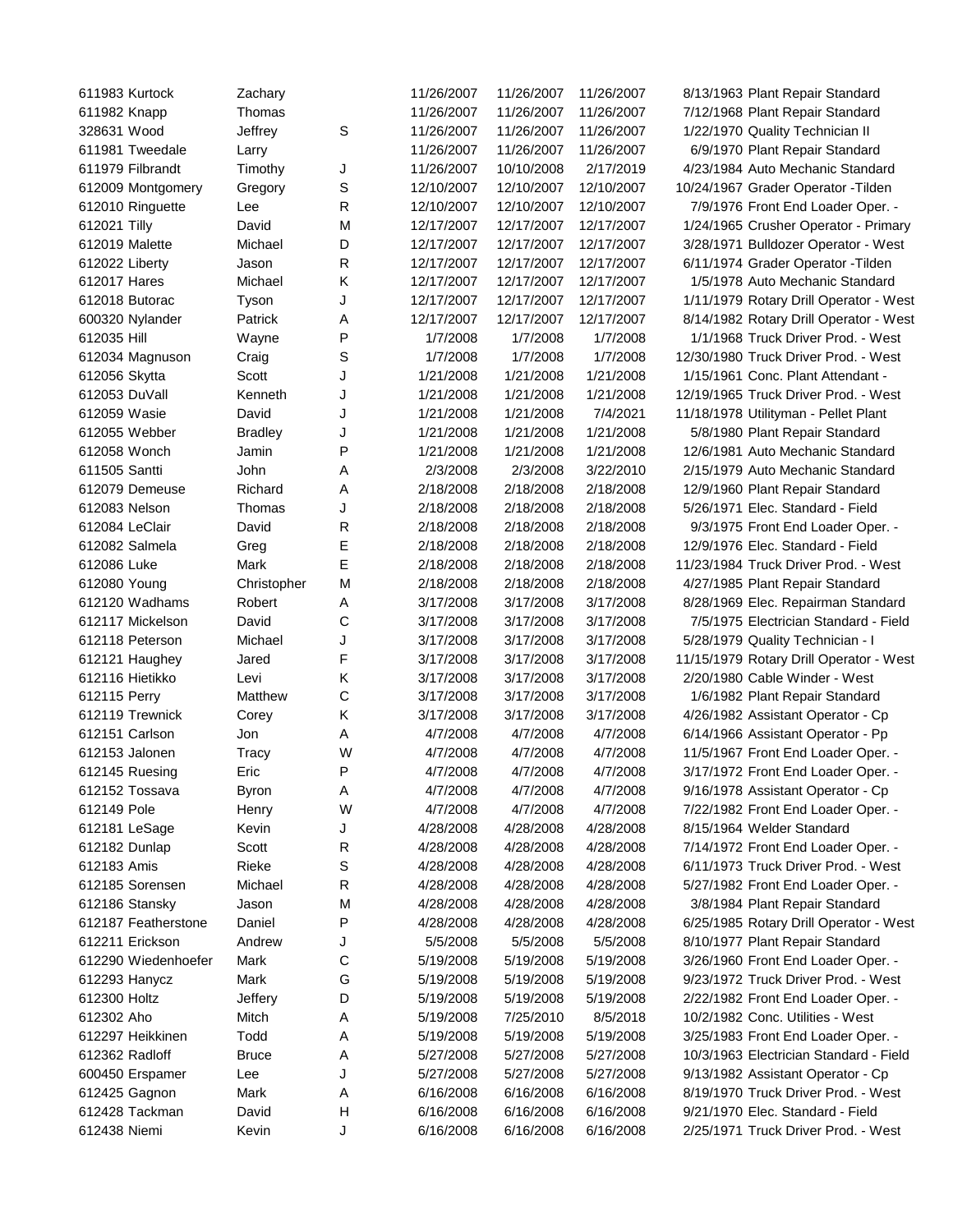| 612429 Varty        | Dale         | W | 6/16/2008  | 6/16/2008  | 6/16/2008  | 9/2/1972 Welder Standard               |
|---------------------|--------------|---|------------|------------|------------|----------------------------------------|
| 612424 Potvin       | Jason        | L | 6/16/2008  | 6/16/2008  | 6/16/2008  | 11/8/1980 Front End Loader Oper. -     |
| 612426 Blackburn    | Beau         | D | 6/16/2008  | 6/16/2008  | 6/16/2008  | 4/17/1981 Reagent Handler              |
| 612461 Mills        | David        | J | 7/7/2008   | 7/7/2008   | 7/7/2008   | 1/18/1962 Truck Driver Prod. - West    |
| 612462 Vanlerberghe | Michael      | J | 7/7/2008   | 7/7/2008   | 7/7/2008   | 4/7/1964 Truck Driver Prod. - West     |
| 612463 Gardner      | Randy        | J | 7/7/2008   | 7/7/2008   | 7/7/2008   | 5/7/1964 Truck Driver Prod. - West     |
| 612500 Miller       | Robert       | J | 7/28/2008  | 7/28/2008  | 7/28/2008  | 3/25/1955 General Laborer Mining       |
| 612498 Kent         | James        | W | 7/28/2008  | 7/28/2008  | 7/28/2008  | 5/21/1964 Truck Driver Prod. - West    |
| 612499 Raihala Jr.  | Paul         | J | 7/28/2008  | 7/28/2008  | 7/28/2008  | 7/1/1977 Front End Loader Oper. -      |
| 612495 Rader        | John         | M | 7/28/2008  | 7/28/2008  | 7/28/2008  | 8/31/1977 Quality Technician III       |
| 612497 Sicotte      | Doug         | P | 7/28/2008  | 7/28/2008  | 7/28/2008  | 12/17/1980 Assistant Operator - Pp     |
| 612501 Pelton       | Brian        | Α | 7/28/2008  | 7/28/2008  | 7/28/2008  | 5/2/1982 Truck Driver Prod. - West     |
| 612526 Campbell     | Daniel       | в | 8/18/2008  | 8/18/2008  | 8/18/2008  | 8/9/1958 Truck Driver Prod. - West     |
| 612533 Peterson     | Fred         | Ε | 8/18/2008  | 8/18/2008  | 8/18/2008  | 6/5/1960 Front End Loader Oper. -      |
| 612529 Risku        | Ronald       | J | 8/18/2008  | 8/18/2008  | 8/18/2008  | 3/20/1973 Rotary Drill Operator - West |
| 612528 Nevenhoven   | Scott        | D | 8/18/2008  | 8/18/2008  | 8/18/2008  | 7/8/1973 Truck Driver Prod. - West     |
| 612530 Koski        | <b>Byron</b> | L | 8/18/2008  | 8/18/2008  | 8/18/2008  | 6/9/1974 Rotary Drill Operator - West  |
| 612531 Hurkmans     | Clifford     | W | 8/18/2008  | 8/18/2008  | 8/18/2008  | 12/20/1974 Truck Driver Prod. - West   |
| 612527 Kakkuri      | Chad         | M | 8/18/2008  | 8/18/2008  | 8/18/2008  | 7/14/1977 Plant Repair Standard        |
| 612524 Glomp        | Matthew      | С | 8/18/2008  | 8/18/2008  | 8/18/2008  | 12/23/1981 Truck Driver Prod. - West   |
| 612564 Day          | Johnnie      | L | 9/8/2008   | 9/8/2008   | 9/8/2008   | 9/6/1957 Electrician Standard - Field  |
| 612568 Waitrovich   | Scott        | Α | 9/8/2008   | 9/8/2008   | 9/8/2008   | 1/19/1958 Truck Driver Prod. - West    |
| 612565 Roberts      | Dean         | W | 9/8/2008   | 9/8/2008   | 9/8/2008   | 10/31/1959 Truck Driver Prod. - West   |
| 612562 Shepeck      | Frank        | Н | 9/8/2008   | 9/8/2008   | 9/8/2008   | 8/4/1960 Welder Standard               |
| 612566 Ellingsen    | Charles      | F | 9/8/2008   | 9/8/2008   | 9/8/2008   | 10/11/1960 Truck Driver Prod. - West   |
| 612577 Jarvi        | David        | P | 9/8/2008   | 9/8/2008   | 9/8/2008   | 11/5/1964 Auto Mechanic Standard       |
| 612581 Cotterman    | Duane        | Е | 9/8/2008   | 9/8/2008   | 9/8/2008   | 1/18/1966 Truck Driver Prod. - West    |
| 612579 Murray       | <b>Brian</b> | L | 9/8/2008   | 9/8/2008   | 9/8/2008   | 10/31/1967 Cable Winder - West         |
| 612559 Baynton      | Allen        | L | 9/8/2008   | 9/8/2008   | 9/8/2008   | 3/7/1971 Front End Loader Oper. -      |
| 612572 Balwinski    | Brian        | J | 9/8/2008   | 9/8/2008   | 9/8/2008   | 5/16/1972 Truck Driver Prod. - West    |
| 612578 Laurila      | Keith        | Α | 9/8/2008   | 9/8/2008   | 9/8/2008   | 11/19/1974 Assistant Operator - Pp     |
| 612560 Reichel      | James        | Ε | 9/8/2008   | 9/8/2008   | 9/8/2008   | 10/4/1975 Union Safety                 |
| 612570 Mikkola      | Jason        | R | 9/8/2008   | 9/8/2008   | 9/8/2008   | 4/24/1978 Grader Operator - Tilden     |
| 612580 Heimerl      | Brian        | Κ | 9/8/2008   | 9/8/2008   | 11/18/2018 | 8/8/1980 Conc. Plant Attendant -       |
| 612575 Paris        | Louis        | V | 9/8/2008   | 9/8/2008   | 9/8/2008   | 5/12/1982 Front End Loader Oper. -     |
| 612574 Vedder       | Gregory      | M | 9/8/2008   | 9/8/2008   | 9/8/2008   | 10/8/1983 Front End Loader Oper. -     |
| 612576 Marietti     | Spencer      | Α | 9/8/2008   | 9/8/2008   | 9/8/2008   | 10/24/1985 Front End Loader Oper. -    |
| 612618 DeGabriele   | Mark         | Α | 9/29/2008  | 9/29/2008  | 9/29/2008  | 7/20/1964 Plant Repair Standard        |
| 612617 Watt         | Robert       | C | 9/29/2008  | 9/29/2008  | 9/29/2008  | 1/19/1971 Electrician Standard - Field |
| 600312 Frisk        | Matthew      | D | 10/13/2008 | 10/13/2008 | 10/13/2008 | 9/20/1980 Quality Technician III       |
| 612647 Palkki       | Matthew      | Κ | 10/13/2008 | 10/13/2008 | 10/13/2008 | 5/12/1984 Dryer Operator / Attendant   |
| 613291 Racine       | Joseph       | L | 2/12/2009  | 2/12/2009  | 9/27/2010  | 7/2/1956 Front End Loader Oper. -      |
| 612561 Sheldon      | Jack         | ٧ | 9/6/2009   | 9/6/2009   | 9/8/2008   | 6/2/1980 Plant Repair Standard         |
| 612613 Degenaer     | Kenneth      | J | 9/20/2009  | 9/20/2009  | 9/29/2008  | 7/19/1962 Truck Driver Prod. - West    |
| 612611 Peterson     | Dana         | Ε | 9/20/2009  | 9/20/2009  | 9/29/2008  | 11/20/1963 Truck Driver Prod. - West   |
| 612645 Frisk        | Kathleen     | D | 9/20/2009  | 9/20/2009  | 10/13/2008 | 12/8/1963 General Laborer Mining       |
| 612605 Paavo        | Steven       | J | 9/20/2009  | 9/20/2009  | 9/29/2008  | 1/1/1965 Auto Mechanic Standard        |
| 612603 Lintula      | Kevin        | J | 9/20/2009  | 9/20/2009  | 9/29/2008  | 4/1/1969 Front End Loader Oper. -      |
| 612642 LaPlant      | Dean         | Α | 9/20/2009  | 9/20/2009  | 10/13/2008 | 7/27/1970 Truck Driver Prod. - West    |
| 612641 Carlson      | Christopher  | M | 9/20/2009  | 9/20/2009  | 10/13/2008 | 3/12/1973 Welder Standard              |
| 612602 Larmour      | Richard      | Α | 9/20/2009  | 9/20/2009  | 9/29/2008  | 11/8/1973 Truck Driver Prod. - West    |
| 329879 Brangar      | Kevin        | J | 9/20/2009  | 9/20/2009  | 10/13/2008 | 7/15/1975 Plant Repairperson           |
| 612610 Ringuette    | Shawn        | M | 9/20/2009  | 9/20/2009  | 9/29/2008  | 3/1/1978 Truck Driver Prod. - West     |
| 612640 Luukkonen    | <b>Brian</b> | Κ | 9/20/2009  | 9/20/2009  | 10/13/2008 | 1/18/1979 Truck Driver Prod. - West    |
| 612649 Belongia     | Christopher  | Α | 9/20/2009  | 2/5/2010   | 4/3/2017   | 2/3/1979 Conc. Plant Attendant -       |
| 612646 Peterson     | Clifford     | R | 9/20/2009  | 9/20/2009  | 10/13/2008 | 2/18/1979 Front End Loader Oper. -     |
|                     |              |   |            |            |            |                                        |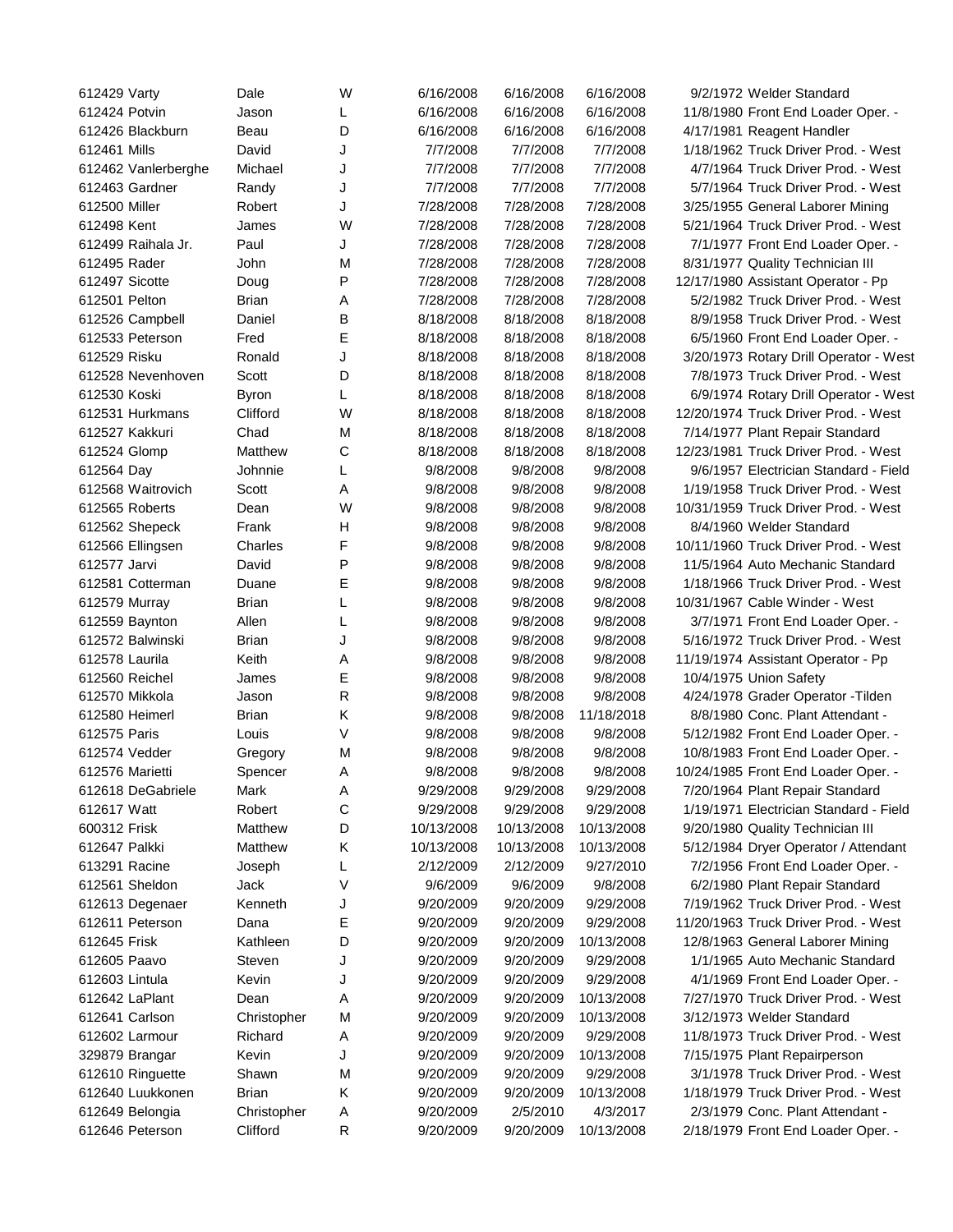| 612648 LaBeau     | Jason                   | L            | 9/20/2009             | 9/20/2009  | 10/13/2008 | 7/7/1980 Front End Loader Oper. -      |
|-------------------|-------------------------|--------------|-----------------------|------------|------------|----------------------------------------|
| 612661 Kippola    | Steven                  | Е            | 9/27/2009             | 9/27/2009  | 10/20/2008 | 1/23/1964 Quality Technician - I       |
| 612670 Hamari     | Ray                     | W            | 9/27/2009             | 9/27/2009  | 10/20/2008 | 8/9/1966 Plant Repair Standard         |
| 612658 Setter     | William                 | H            | 9/27/2009             | 9/27/2009  | 10/20/2008 | 6/11/1969 Cable Winder - West          |
| 612662 Erickson   | Gary                    | M            | 9/27/2009             | 9/27/2009  | 10/20/2008 | 11/12/1970 Auto Mechanic Standard      |
| 612660 Solomon-   | Jason                   | т            | 9/27/2009             | 9/27/2009  | 10/20/2008 | 1/23/1973 Truck Driver Prod. - West    |
| 612669 Rivord     | Jason                   | J            | 9/27/2009             | 9/27/2009  | 10/20/2008 | 8/5/1980 Auto Mechanic Standard        |
| 612643 Machamer   | Jason                   | Е            | 9/27/2009             | 9/27/2009  | 10/13/2008 | 1/7/1981 Conc. Utilities - West        |
| 612665 Hietikko   | <b>Brandon</b>          | D            | 9/27/2009             | 9/27/2009  | 10/20/2008 | 4/25/1983 Plant Repairperson           |
| 612639 Young      | Jason                   | S            | 9/27/2009             | 9/27/2009  | 10/13/2008 | 6/3/1985 Conc. Utilities - West        |
| 612637 DeGabriele | Jason                   | Α            | 9/27/2009             | 9/27/2009  | 10/13/2008 | 1/5/1987 Assistant Operator - Cp       |
| 612638 Barry      | Spencer                 | D            | 9/27/2009             | 9/27/2009  | 10/13/2008 | 11/12/1987 Cable Winder - West         |
| 612694 DuVall     | Jeffrey                 | S            | 10/11/2009            | 10/11/2009 | 11/10/2008 | 5/10/1962 Auto Mechanic Standard       |
| 612707 Book       | <b>Niles</b>            | W            | 10/11/2009            | 10/11/2009 | 11/10/2008 | 4/15/1964 Elec. Repairman Standard     |
| 612705 Schultz    | Steven                  | Κ            | 10/11/2009            | 10/11/2009 | 11/10/2008 | 8/16/1968 Auto Mechanic Standard       |
| 612709 Holm       | Leonard                 | F            | 10/11/2009            | 10/11/2009 | 10/20/2019 | 3/27/1969 Assistant Operator - Pp      |
| 612700 Healey     | Darrell                 | D            | 10/11/2009            | 10/11/2009 | 11/10/2008 | 6/2/1970 Plant Repair Standard         |
| 612692 Arndt      | Jeffery                 | Α            | 10/11/2009            | 10/11/2009 | 11/10/2008 | 7/28/1970 Auto Mechanic Standard       |
| 612703 Maxwell    | Clayton                 | P            | 10/11/2009            | 11/14/2009 | 9/15/2019  | 1/29/1971 Assistant Operator - Pp      |
| 612708 Mannila    | Scott                   | Α            | 10/11/2009            | 10/11/2009 | 11/10/2008 | 6/16/1972 Plant Repair Standard        |
| 612664 Petrocik   | Daniel                  | R            | 10/11/2009            | 7/30/2010  | 10/20/2008 | 3/2/1984 Truck Driver Prod. - West     |
| 612695 Richardson | John                    | т            | 10/18/2009            | 10/18/2009 | 11/10/2008 | 6/22/1973 Auto Mechanic Standard       |
| 612693 Stanaway   | Gary                    | Α            | 10/18/2009            | 10/18/2009 | 11/10/2008 | 7/11/1976 Auto Mechanic Standard       |
| 612701 Letson     | Jeremy                  | L            | 10/18/2009            | 10/18/2009 | 11/10/2008 | 10/7/1982 Truck Driver Prod. - West    |
| 612704 Brancheau  | Todd                    | т            | 10/18/2009            | 10/18/2009 | 11/10/2008 | 8/21/1984 Conc. Utilities - West       |
| 612698 Bridges    | <b>Brent</b>            | Α            | 10/18/2009            | 10/18/2009 | 11/10/2008 | 11/9/1984 Welder Standard              |
| 612697 Zintman    | Daniel                  | M            | 10/18/2009            | 10/18/2009 | 11/10/2008 | 3/19/1985 Plant Repairperson           |
| 612822 Anttila    | Jeffery                 | D            | 11/9/2009             | 11/9/2009  | 11/9/2009  | 11/16/1965 Elec. Standard - Field      |
| 612823 Bleau      | John                    | R            | 11/9/2009             | 11/9/2009  | 11/9/2009  | 1/8/1974 Elec. Standard - Field        |
| 612947 Uhl        | Ralph                   | Ε            | 3/15/2010             | 3/15/2010  | 3/15/2010  | 6/19/1963 Auto Mechanic Standard       |
| 612945 Johnson    | Joseph                  | C            | 3/15/2010             | 3/15/2010  | 3/15/2010  | 6/30/1965 Auto Mechanic Standard       |
| 612946 Hansen     | Jay                     | Α            | 3/15/2010             | 3/15/2010  | 3/15/2010  | 9/26/1972 Auto Mechanic Standard       |
| 612965 Juntunen   | Martti                  | G            | 4/5/2010              | 4/5/2010   | 4/5/2010   | 11/27/1976 Auto Mechanic Standard      |
| 612663 Johnson    |                         |              |                       | 4/26/2010  | 10/20/2008 | 12/19/1978 Truck Driver Prod. - West   |
|                   | <b>Brandin</b><br>Shawn | R<br>C       | 4/26/2010<br>6/7/2010 | 6/7/2010   | 6/7/2010   | 11/20/1973 Elec. Standard - Field      |
| 330147 Argall     |                         | $\mathsf{R}$ |                       | 6/28/2010  | 6/28/2010  | 9/20/1960 Auto Mechanic Standard       |
| 613155 Replogle   | Charles                 | T            | 6/28/2010             |            |            |                                        |
| 613151 Vrieland   | Daniel                  |              | 6/28/2010             | 6/28/2010  | 6/28/2010  | 11/8/1966 Truck Driver Prod. - West    |
| 613152 Starkey II | Michael                 | L            | 6/28/2010             | 6/28/2010  | 6/28/2010  | 2/22/1975 Plant Repair Standard        |
| 613154 Webber     | William                 | L            | 6/28/2010             | 6/28/2010  | 6/28/2010  | 11/28/1977 Plant Repair Standard       |
| 613146 Kidd       | Robert                  | $\mathsf{R}$ | 6/28/2010             | 7/24/2010  | 3/17/2019  | 1/8/1985 Welder Standard               |
| 613179 Presley    | Timothy                 | S            | 7/12/2010             | 8/19/2011  | 1/26/2020  | 8/21/1961 Utilityman - Pellet Plant    |
| 613175 Zellar     | Robert                  | A            | 7/12/2010             | 7/12/2010  | 7/12/2010  | 8/16/1967 Welder Standard              |
| 613176 Hanson     | Shawn                   | M            | 7/12/2010             | 7/12/2010  | 7/12/2010  | 1/18/1970 Welder Standard              |
| 613174 Marshall   | Peter                   | J            | 7/12/2010             | 9/24/2011  | 11/10/2019 | 10/18/1974 Welder Standard             |
| 613181 Fortin     | David                   | J            | 7/12/2010             | 7/12/2010  | 7/12/2010  | 10/6/1975 Auto Mechanic Standard       |
| 613072 Underwood  | Caleb                   | $\mathsf{R}$ | 7/18/2010             | 7/18/2010  | 7/18/2010  | 10/9/1988 Welder Layerout              |
| 613211 Harju      | Paul                    | С            | 7/26/2010             | 7/26/2010  | 7/26/2010  | 7/4/1969 Plant Repair Standard         |
| 613210 Potvin     | Gerald                  | $\mathsf{R}$ | 7/26/2010             | 7/26/2010  | 7/26/2010  | 4/14/1983 Plant Repair Standard        |
| 613226 Collins    | Chad                    | M            | 8/16/2010             | 11/12/2011 | 11/24/2019 | 5/11/1976 Plant Repair Standard        |
| 613228 Hall       | William                 | W            | 8/16/2010             | 8/16/2010  | 8/16/2010  | 1/15/1977 Auto Mechanic Standard       |
| 613227 Arczynski  | Andrew                  | D            | 8/16/2010             | 8/16/2010  | 8/16/2010  | 10/2/1979 Auto Mechanic Standard       |
| 612226 Nylander   | Adam                    | ${\sf R}$    | 8/29/2010             | 8/29/2010  | 8/29/2010  | 9/6/1988 Maint Mech Standard           |
| 613260 Johnson    | Thomas                  | Α            | 9/13/2010             | 9/13/2010  | 9/13/2010  | 1/21/1971 Rotary Drill Operator - West |
| 613254 Bertucci   | Steven                  | J            | 9/13/2010             | 8/6/2011   | 1/12/2020  | 6/10/1980 Welder Standard              |
| 613262 Kallioinen | Nathan                  | J            | 9/13/2010             | 9/13/2010  | 4/21/2019  | 2/25/1986 Conc. Plant Attendant -      |
| 613290 Raymond    | James                   | С            | 9/27/2010             | 9/27/2010  | 1/13/2019  | 3/3/1960 General Laborer Mining        |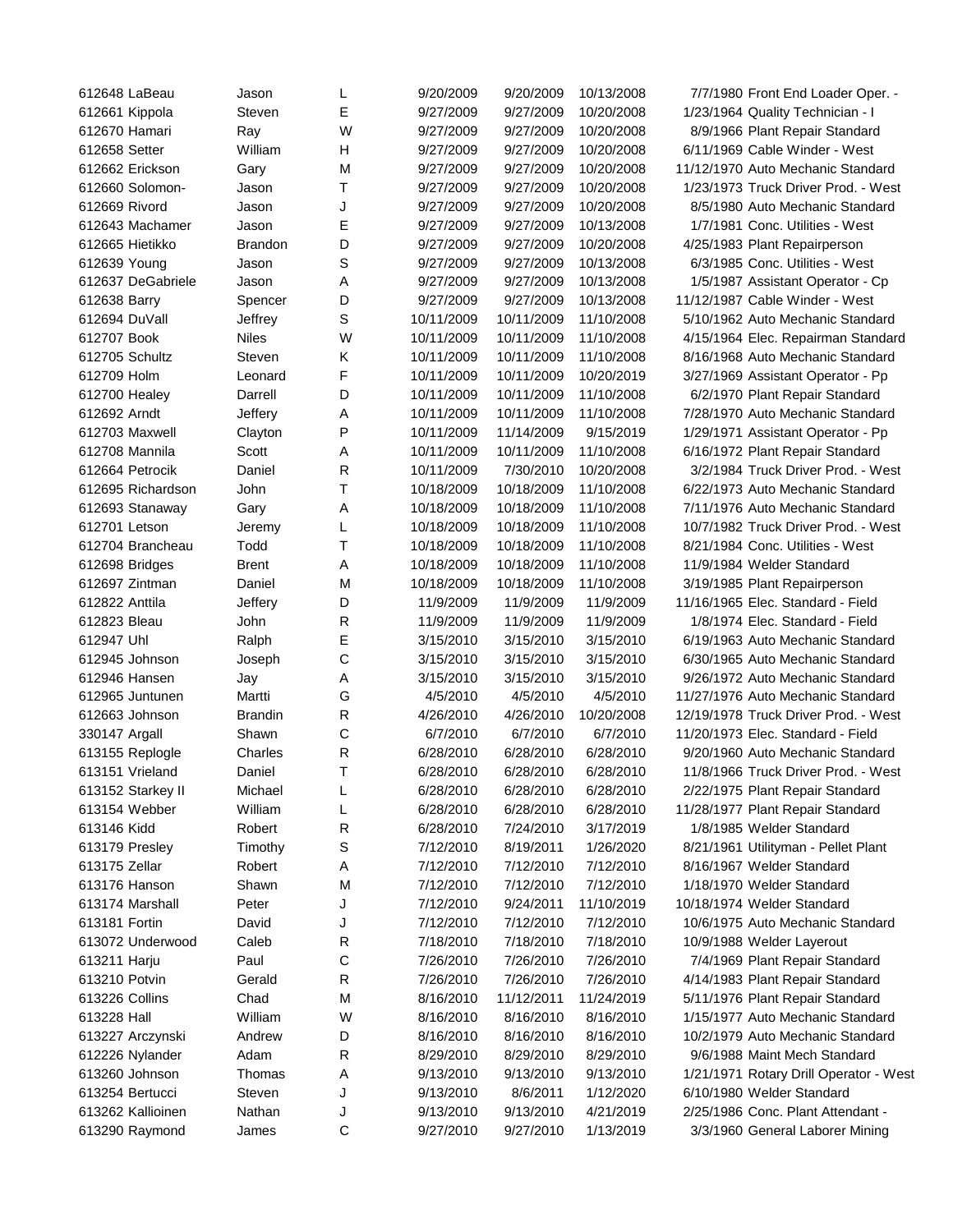| 613297 Caya          | Russell        | Α            | 9/27/2010  | 9/27/2010  | 9/27/2010  | 5/24/1967 Auto Mechanic Standard       |
|----------------------|----------------|--------------|------------|------------|------------|----------------------------------------|
| 613296 Cox           | Daniel         | J            | 9/27/2010  | 9/27/2010  | 9/27/2010  | 6/14/1980 Truck Driver Prod. - West    |
| 600665 Schaedig      | Andrew         |              | 9/27/2010  | 11/26/2010 | 3/1/2010   | 7/22/1984 Truck Driver Prod. - West    |
| 613295 Mankee        | Kevin          | J            | 9/27/2010  | 9/27/2010  | 1/13/2019  | 10/27/1985 General Laborer Mining      |
| 612257 Smith         | Kyle           | R            | 10/4/2010  | 4/10/2012  | 3/22/2020  | 11/12/1985 General Laborer Mining      |
| 613330 Michaud       | Michael        | J            | 10/25/2010 | 10/25/2010 | 10/25/2010 | 8/17/1962 Auto Mechanic Standard       |
| 613329 Sheldon       | Shane          | M            | 10/25/2010 | 10/25/2010 | 1/13/2019  | 4/20/1970 General Laborer Mining       |
| 613327 Rintamaki     | Rex            | D            | 10/25/2010 | 10/25/2010 | 10/25/2010 | 2/21/1985 Grader Operator - Tilden     |
| 613346 Perry         | Gilford        | $\mathsf C$  | 11/15/2010 | 11/15/2010 | 11/15/2010 | 2/25/1958 Truck Driver Prod. - West    |
| 613344 Collins       | Robert         | J            | 11/15/2010 | 11/15/2010 | 9/15/2019  | 10/15/1978 Conc. Plant Attendant -     |
| 613365 Herbers       | Mitchell       | J            | 11/29/2010 | 11/29/2010 | 11/29/2010 | 12/1/1963 Electrician Standard - Field |
| 306794 Roncaglione   | Louis          | S            | 12/13/2010 | 12/13/2010 | 12/13/2010 | 8/20/1952 Elec. Standard - Field       |
| 613401 Prisk         | <b>Bradley</b> | S            | 12/13/2010 | 12/13/2010 | 12/13/2010 | 4/24/1967 Maint Mech Standard          |
| 613400 Manninen      | Mark           | E            | 12/13/2010 | 12/13/2010 | 12/13/2010 | 8/2/1970 Auto Mechanic Standard        |
| 613402 Hill          | Jennifer       | $\mathsf S$  | 12/13/2010 | 12/13/2010 | 12/13/2010 | 2/27/1973 General Laborer Mining       |
| 613403 Miller        | Donald         | S            | 12/13/2010 | 2/11/2012  | 12/13/2010 | 2/15/1977 Front End Loader Oper. -     |
| 613405 DeLongchamp   | Brian          | J            | 12/13/2010 | 12/13/2010 | 12/13/2010 | 6/10/1979 Front End Loader Oper. -     |
| 613404 Kubas         | Timothy        | Α            | 12/13/2010 | 12/13/2010 | 12/13/2010 | 9/16/1980 Front End Loader Oper. -     |
| 613432 Talaga        | Stephen        | J            | 12/27/2010 | 12/27/2010 | 12/27/2010 | 3/1/1963 Front End Loader Oper. -      |
| 613422 Thompson      | Michael        | P            | 12/27/2010 | 12/27/2010 | 12/27/2010 | 5/18/1965 Maint Mech Standard          |
| 613428 Brouillette   | Kevin          | Α            | 12/27/2010 | 12/27/2010 | 12/27/2010 | 7/11/1965 Grader Operator - Tilden     |
| 613431 Malmquist     | Eric           | D            | 12/27/2010 | 12/27/2010 | 12/27/2010 | 2/1/1969 Front End Loader Oper. -      |
| 613435 Wixtrom       | John           | C            | 12/27/2010 | 12/27/2010 | 12/27/2010 | 1/12/1974 Plant Repair Standard        |
|                      |                | D            | 12/27/2010 | 12/27/2010 | 12/27/2010 | 12/22/1975 Auto Mechanic Standard      |
| 613420 Lyons         | Steven         |              |            |            |            |                                        |
| 613425 Grossman      | Robert         | D            | 12/27/2010 | 12/27/2010 | 5/19/2019  | 5/15/1978 Conc. Plant Attendant -      |
| 613429 Ostermeyer    | Brian          | S            | 12/27/2010 | 12/27/2010 | 12/27/2010 | 7/2/1980 Truck Driver Prod. - West     |
| 613427 Kwarciany     | Gavin          | R            | 12/27/2010 | 9/17/2011  | 5/19/2019  | 4/16/1988 General Laborer Mining       |
| 613466 Larmour       | David          | R            | 1/10/2011  | 1/10/2011  | 1/10/2011  | 5/17/1967 Truck Driver Prod. - West    |
| 613455 Menge         | William        | T            | 1/10/2011  | 1/10/2011  | 1/10/2011  | 4/24/1972 Auto Mechanic Standard       |
| 613457 Keranen       | Daniel         | C            | 1/10/2011  | 1/10/2011  | 1/10/2011  | 6/22/1978 Conc. Utilities - West       |
| 613454 Dishaw        | Randy          | P            | 1/10/2011  | 1/10/2011  | 1/10/2011  | 6/27/1978 Auto Mechanic Standard       |
| 613464 Wagner        | Joseph         | T            | 1/10/2011  | 10/1/2011  | 5/19/2019  | 8/28/1978 General Laborer Mining       |
| 613470 Mutka         | Michael        | J            | 1/10/2011  | 1/10/2011  | 1/10/2011  | 4/6/1984 Plant Repair Standard         |
| 613462 Dodge         | Jacob          | $\mathsf{R}$ | 1/10/2011  | 4/10/2013  | 8/5/2018   | 11/12/1987 Utilityman - Pellet Plant   |
| 613503 Johnson       | Derek          | L            | 1/24/2011  | 8/27/2011  | 3/31/2019  | 9/6/1966 Truck Driver Prod. - West     |
| 613507 Fisher        | <b>Brian</b>   | L            | 1/24/2011  | 1/24/2011  | 4/5/2020   | 1/26/1968 General Laborer Mining       |
| 613505 Stone         | Gordon         | $\mathsf{R}$ | 1/24/2011  | 12/1/2012  | 7/5/2020   | 11/8/1972 General Laborer Mining       |
| 613502 Gould         | Jeffrey        | A            | 1/24/2011  | 1/24/2011  | 1/24/2011  | 12/31/1980 Electrician Intermediate -  |
| 613541 Coleman       | Luke           | M            | 2/7/2011   | 2/7/2011   | 2/7/2011   | 5/23/1986 Auto Mechanic Standard       |
| 613562 Schwiderson   | David          | A            | 2/21/2011  | 2/21/2011  | 2/21/2011  | 8/30/1961 Auto Mechanic Standard       |
| 613568 Peters        | William        | $\mathsf{R}$ | 2/21/2011  | 1/5/2013   | 7/12/2020  | 11/23/1965 Conc. Plant Attendant -     |
| 613561 Barnett       | Keith          | W            | 2/21/2011  | 2/21/2011  | 2/21/2011  | 3/3/1966 Auto Mechanic Standard        |
| 613563 Teeple        | Joshua         | D            | 2/21/2011  | 2/21/2011  | 2/21/2011  | 8/30/1977 Auto Mechanic Standard       |
| 613567 Bowen         | Jeremy         | W            | 2/21/2011  | 2/21/2011  | 2/21/2011  | 3/4/1980 Truck Driver Prod. - West     |
| 613573 Ghiringhelli  | Anthony        | W            | 2/21/2011  | 2/21/2011  | 2/21/2011  | 2/18/1982 Welder Starter               |
| 613572 Gervasi       | Anthony        | J            | 2/21/2011  | 2/21/2011  | 2/21/2011  | 3/28/1989 General Laborer Mining       |
| 613607 Wolf          | Timothy        | A            | 3/7/2011   | 10/8/2011  | 9/8/2019   | 3/4/1958 Plant Repair Standard         |
| 613609 Holm          | Daniel         | L            | 3/7/2011   | 3/7/2011   | 3/7/2011   | 1/29/1971 Maint Mech Standard          |
| 613612 Ehrhardt      | Robert         | J            | 3/7/2011   | 2/4/2012   | 8/4/2019   | 9/22/1978 Dryer Operator / Attendant   |
| 613635 Kuivanen      | Jeffrey        | S            | 3/21/2011  | 3/21/2011  | 8/9/2020   | 6/27/1969 General Laborer Mining       |
| 613634 Hruska        | Jason          | M            | 3/21/2011  | 2/23/2013  | 8/2/2020   | 9/27/1978 General Laborer Mining       |
| 613662 Kurian        | Daryl          | J            | 4/4/2011   | 4/4/2011   | 4/4/2011   | 10/9/1962 General Laborer Mining       |
| 613661 Livermore Jr. | Fredrick       | Α            | 4/4/2011   | 5/12/2012  | 9/22/2019  | 3/15/1963 General Laborer Mining       |
| 613659 Lequia        | Terry          | R            | 4/4/2011   | 4/4/2011   | 4/4/2011   | 2/10/1964 General Laborer Mining       |
| 613665 Schwanke      | Henry          |              | 4/4/2011   | 10/15/2011 | 2/24/2019  | 3/20/1965 Auto Mechanic Starter        |
| 613656 Rajala        | Karl           | L            | 4/4/2011   | 4/4/2011   | 4/4/2011   | 1/14/1967 Elec. Standard - Field       |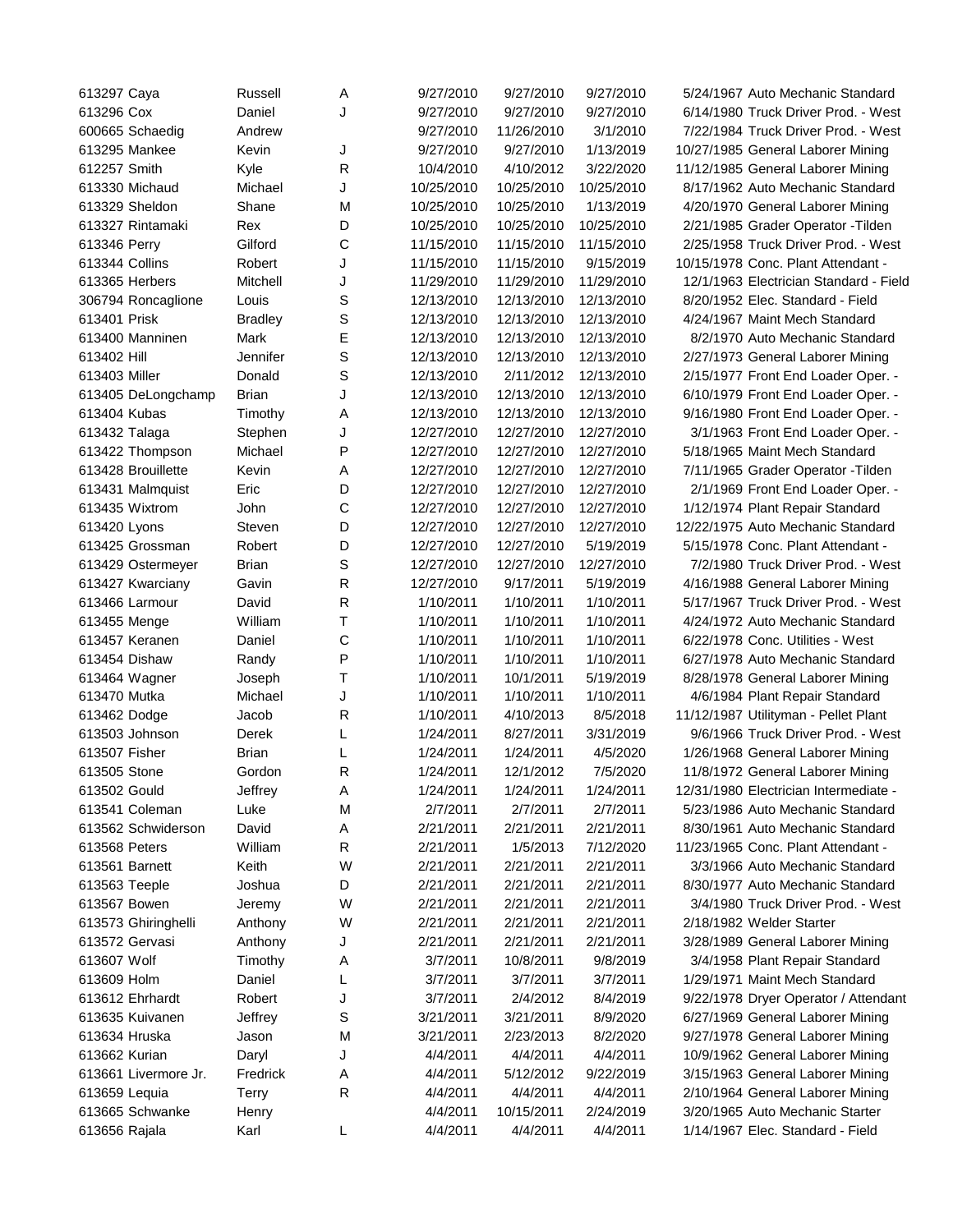| 600510 Gimse        | Patrick               | J            | 4/4/2011   | 4/4/2011               | 4/4/2011               | 4/19/1978 Elec. Standard - Field        |
|---------------------|-----------------------|--------------|------------|------------------------|------------------------|-----------------------------------------|
| 613663 Smail        | <b>Bradley</b>        | Т            | 4/4/2011   | 3/3/2013               | 8/16/2020              | 9/15/1980 General Laborer Mining        |
| 613658 Godfrey      | Jesse                 | Α            | 4/4/2011   | 4/3/2012               | 8/4/2019               | 5/26/1985 Auto Mechanic Standard        |
| 613691 Deshambo     | Timothy               | M            | 4/18/2011  | 5/26/2012              | 9/22/2019              | 9/9/1963 General Laborer Mining         |
| 613689 Valima       | Matthew               | J            | 4/18/2011  | 10/20/2012             | 2/16/2020              | 3/8/1977 General Laborer Mining         |
| 613693 Sarasin      | Eric                  | S            | 4/18/2011  | 6/22/2013              | 8/16/2020              | 9/9/1981 General Laborer Mining         |
| 613692 Finnila      | Jessie                | Α            | 4/18/2011  | 6/2/2012               | 9/29/2019              | 5/4/1983 General Laborer Mining         |
| 613690 Sicotte      | Andrew                | D            | 4/18/2011  | 8/4/2012               | 9/29/2019              | 9/10/1983 General Laborer Mining        |
| 612234 Maynard      | <b>Derrick</b>        | J            | 4/18/2011  | 10/6/2012              | 2/2/2020               | 11/3/1987 Utilityman - Pellet Plant     |
| 613719 Hendrickson  | John                  | W            | 4/25/2011  | 5/3/2013               | 8/23/2020              | 12/5/1959 General Laborer Mining        |
| 613717 Piirainen    | Steven                | J            | 4/25/2011  | 12/4/2011              | 3/22/2020              | 2/16/1972 Assistant Operator - Pp       |
| 330043 Bradley II   | David                 | Κ            | 4/25/2011  | 6/23/2012              | 10/27/2019             | 8/30/1977 Conc. Plant Attendant -       |
| 613720 Johnson      | Steven                | $\mathsf{R}$ | 4/25/2011  | 5/3/2013               | 8/23/2020              | 11/28/1985 General Laborer Mining       |
| 613822 DeYoung      | James                 | L            | 5/16/2011  | 5/16/2011              | 5/16/2011              | 5/28/1956 Auto Mechanic Standard        |
| 613831 Schuhknecht  | Vincent               | Н            | 5/16/2011  | 5/16/2011              | 5/16/2011              | 11/27/1968 Electrician Standard - Field |
| 614031 Blank        | Mitchell              | Е            | 6/13/2011  | 6/13/2011              | 6/13/2011              | 9/13/1961 Plant Repair Standard         |
| 614035 Perrier      | Ricky                 | J            | 6/13/2011  | 5/25/2012              | 8/9/2020               | 7/31/1983 Plant Repair Standard         |
| 614056 Lawler       | Anthony               | L            | 6/27/2011  | 2/23/2013              | 8/23/2020              | 12/10/1961 Elec. Standard - Field       |
| 614057 Piefer       | Gregory               | G            | 6/27/2011  | 12/1/2011              | 6/27/2011              | 3/6/1974 Elec. Standard - Field         |
| 614058 Cittadino    | Jason                 | Κ            | 6/27/2011  | 12/7/2011              | 6/27/2011              | 6/23/1986 Elec. Standard - Field        |
| 614055 Ducsay       | Corey                 | В            | 6/27/2011  | 6/8/2013               | 8/9/2020               | 2/13/1990 Plant Repair Standard         |
| 614111 Opperman     | David                 | W            | 7/25/2011  | 8/12/2013              | 8/30/2020              | 7/20/1966 General Laborer Mining        |
| 614141 Larson       | Robert                | Ε            | 8/8/2011   | 8/8/2011               | 8/8/2011               | 8/29/1960 Maint Mech Standard           |
| 614137 Berglund     | Michael               | J            | 8/8/2011   | 8/8/2011               | 8/8/2011               | 2/18/1971 Conc. Utilities - West        |
| 614142 Marta        | Anthony               |              | 8/8/2011   | 3/10/2012              | 9/8/2019               | 7/2/1972 Plant Repair Standard          |
| 600279 Lafave       | Jason                 | G            | 8/8/2011   | 8/8/2011               | 8/8/2011               | 2/24/1977 Auto Mechanic Standard        |
| 614138 Carlson      | lan                   | D            | 8/8/2011   | 6/30/2013              | 8/23/2020              | 9/15/1989 Utilityman - Pellet Plant     |
| 614186 Bortolini    | Shawn                 | M            | 8/22/2011  | 9/18/2011              | 9/8/2019               | 11/18/1970 Plant Repair Standard        |
| 614183 Snell Jr.    | Joseph                | W            | 8/22/2011  | 2/23/2013              | 3/1/2020               | 8/28/1981 Conc. Plant Attendant -       |
| 614211 O'Donnell    | Edward                | Т            | 9/12/2011  | 9/12/2011              | 8/30/2020              | 11/9/1960 General Laborer Mining        |
| 614215 Gerring      | Thomas                | W            | 9/12/2011  | 11/30/2013             | 8/30/2020              | 1/11/1976 Conc. Plant Attendant -       |
| 613687 Wernholm     | Eric                  |              | 9/5/2014   | 9/5/2016               | 10/11/2021             | 8/7/1981 Electrician Standard - Field   |
| 615548 Slavsky      | Philip                | Ε            | 6/21/2020  | 6/21/2020              | 6/21/2020              | 9/23/1963 Auto Mechanic Standard        |
| 615547 Frederickson | Bryan                 | J            | 6/21/2020  | 6/21/2020              | 6/21/2020              | 6/22/1988 Auto Mechanic Standard        |
| 615577 Hornback     | Julian                | Α            | 6/21/2020  | 6/21/2020              | 6/21/2020              | 1/21/1994 Auto Mechanic Standard        |
| 3116300 Hansen      | Joey                  |              | 6/28/2021  | 6/28/2021              | 6/28/2021              | 8/26/1995 Auto Mechanic Standard        |
| 3116200 Carlson     | Vincente              |              | 6/28/2021  | 6/28/2021              | 6/28/2021              | 1/1/1997 Welder Standard                |
| 3118900 Heidtman    | Dustin                |              | 7/6/2021   | 7/6/2021               | 7/6/2021               | 10/17/1989 Auto Mechanic Intermediate   |
| 3119200 Rogers      | <b>Bradley</b>        |              | 7/6/2021   | 7/6/2021               | 7/6/2021               | 9/4/1993 Auto Mechanic Standard         |
| 3119100 Anderson    | Raymond               |              | 7/6/2021   | 7/6/2021               | 7/6/2021               | 2/12/1995 Auto Mechanic Standard        |
| 3122900 Raisanen    | Chad                  |              | 7/19/2021  | 7/19/2021              | 7/19/2021              | 6/24/1982 Welder Standard               |
| 613906 Nault        | <b>Brett</b>          |              | 7/19/2021  | 7/19/2021              | 7/19/2021              | 5/28/1991 Welder Standard               |
| 3124500 Johnson     | Robert                |              | 7/26/2021  | 7/26/2021              | 7/26/2021              | 2/17/1975 Welder Standard               |
| 3124200 Besteman    | Jacob                 |              | 7/26/2021  | 7/26/2021              | 7/26/2021              | 4/17/1981 Welder Standard               |
| 3139800 Helsten     | Brian                 |              | 9/13/2021  | 9/13/2021              | 9/13/2021              | 3/16/1979 Plant Repair Starter          |
| 3142400 Duer        | Tyler                 |              | 9/20/2021  | 9/20/2021              | 9/20/2021              | 7/6/1993 Plant Repairperson             |
| 3150700 Kohtala     | Seth                  |              | 10/11/2021 | 10/11/2021             | 10/11/2021             | 11/30/1989 Welder Standard              |
| 3150800 Hill        | Jesse                 |              | 10/11/2021 | 10/11/2021             | 10/11/2021             | 8/16/1994 Welder Starter                |
| 3159700 Thiel II    |                       |              | 11/8/2021  | 11/8/2021              | 11/8/2021              | 2/7/1975 Utilityman - Pellet Plant      |
|                     | Gregory               |              |            |                        |                        |                                         |
| 3159800 Smith       | Jesse<br><b>Brett</b> |              | 11/8/2021  | 11/8/2021<br>11/8/2021 | 11/8/2021<br>11/8/2021 | 8/22/1984 Electrician Standard - Field  |
| 3159600 Scheiding   |                       |              | 11/8/2021  |                        |                        | 9/28/1989 Utilityman - Pellet Plant     |
| 3166600 Enright     | Charles               | В            | 11/16/2021 | 11/16/2021             | 11/16/2021             | 2/14/1978 Utilityman - Pellet Plant     |
| 3165200 Wallace     | Gavin                 |              | 11/16/2021 | 11/16/2021             | 11/16/2021             | 9/6/1983 Electrician Standard - Field   |
| 3165400 Johns       | Jimmy                 |              | 11/16/2021 | 11/16/2021             | 11/16/2021             | 2/13/1985 Utilityman - Pellet Plant     |
| 3165500 Maddox      | Dylan                 |              | 11/16/2021 | 11/16/2021             | 11/16/2021             | 8/26/1993 Plant Repair Starter          |
| 3165300 Riutta      | Kyle                  | A            | 11/16/2021 | 11/16/2021             | 11/16/2021             | 3/13/1995 Plant Repair Starter          |